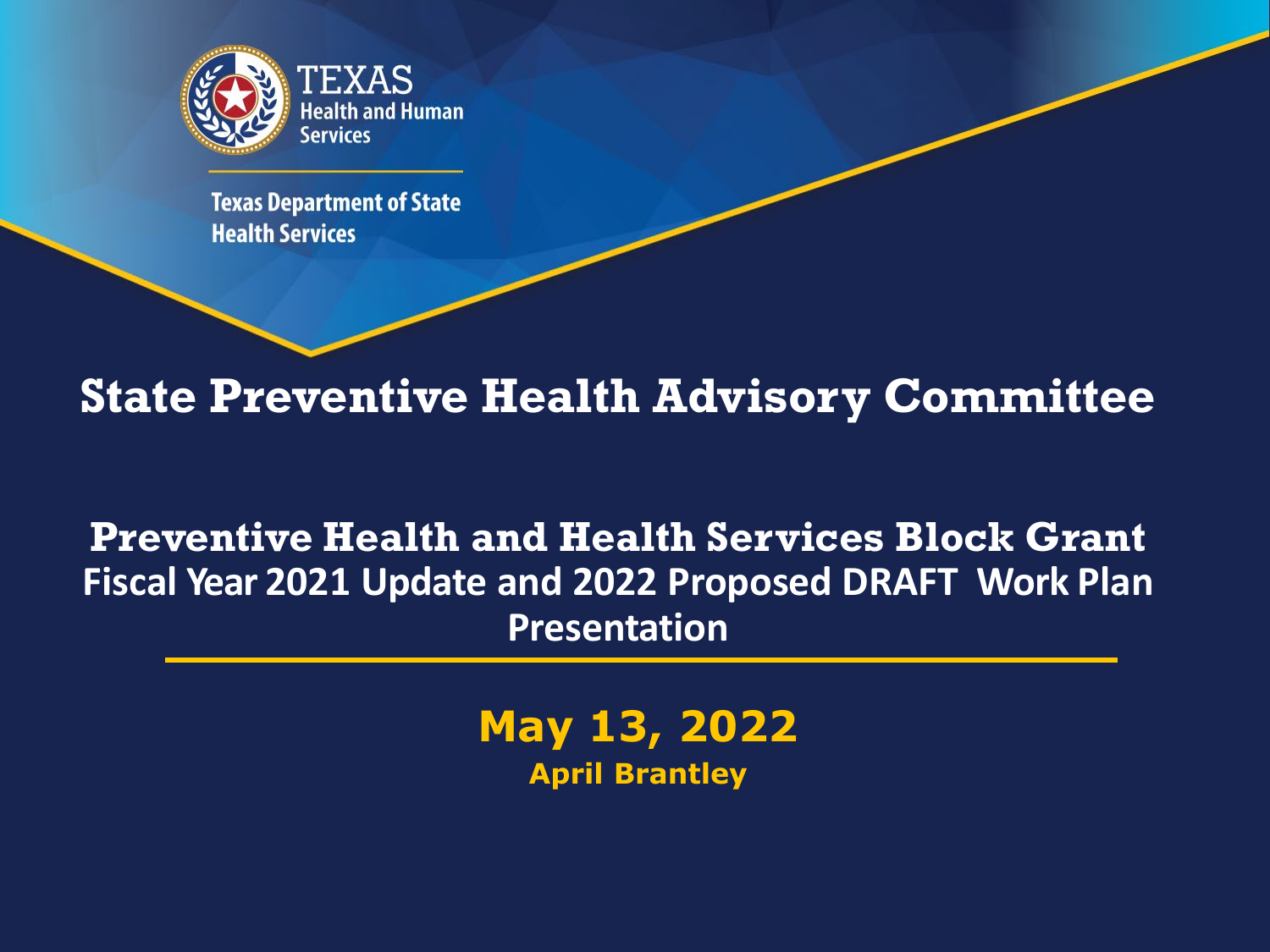

## **Introduction of Topics**

- 1. Fiscal Year 2021 (October 01, 2020- September 30, 2022) Progress Report and Success Stories
- 2. Fiscal Year 2022 (October 01, 2021- September 30, 2023) Budget and Proposed Work Plan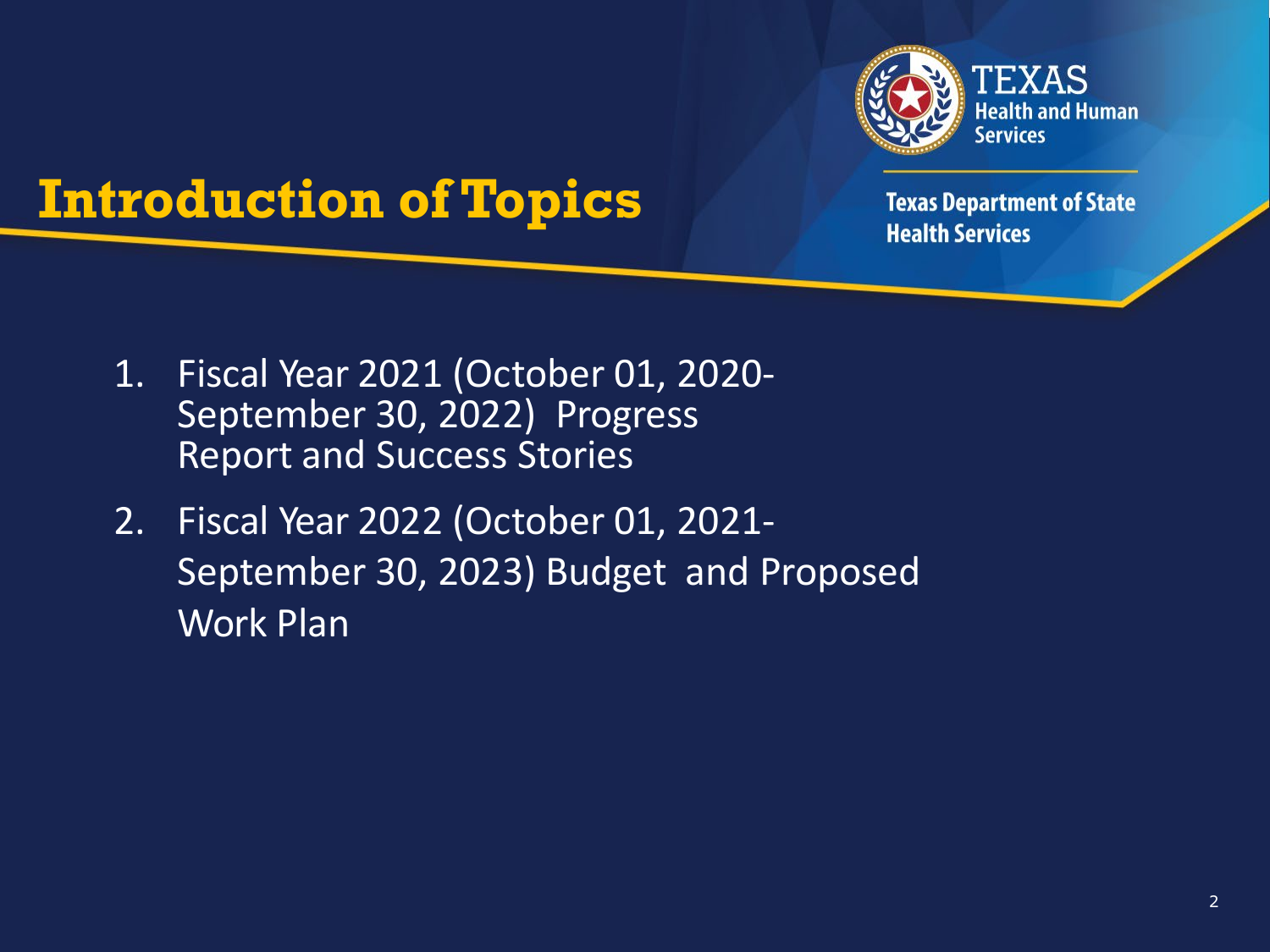## **Fiscal Year 2021 Progress-Overview and Timeline**

- **Project Period:** October 01, 2020- September 30, 2022
- **Funding Amount:** \$6,237,926

**Health and Human Services** 

**Texas Department of State Health Services** 

- **Work Plan:** Submitted August 2021
- **Annual Progress Report:** Submitted February 2022
	- At time of submittal, 13 of the 14 program objectives had been met.

• **Final Progress Report:** Due December 2022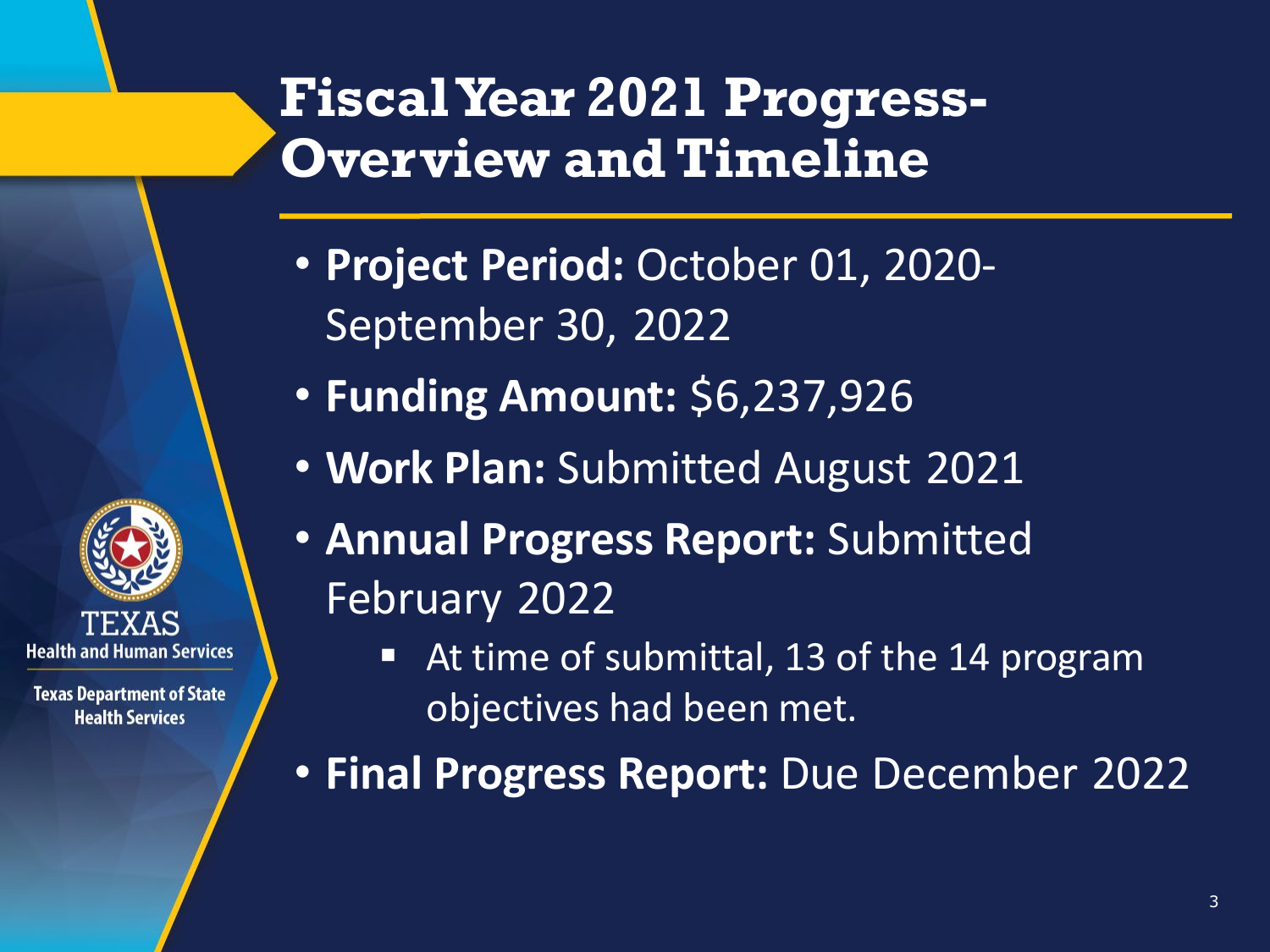## **Fiscal Year 2021 Summary of Each Program Objective Status – Local Health Entities**

| <b>Objective Name</b>        | <b>Program SMART Objective</b>                                                                                                                                                                                                                                                                                                                                                                                                                                                        | <b>Met/Not Met Interim Target</b> |
|------------------------------|---------------------------------------------------------------------------------------------------------------------------------------------------------------------------------------------------------------------------------------------------------------------------------------------------------------------------------------------------------------------------------------------------------------------------------------------------------------------------------------|-----------------------------------|
| Assure Competent Workforce   | Between 10/2020 and 09/2021, 12 Local Health Entities that select Essential Public Health Service<br>#8: "Build and support a diverse and skilled public health workforce" will perform an annual<br>review of workforce staff requiring specific training and/or licensure as part of the public health<br>role within their respective programs to assure compliance.                                                                                                               | Met                               |
| Enforce Laws and Regulations | Between 10/2020 and 09/2021, 11 Local Health Entities that select Essential Public Health Service<br>#6: "Utilize legal and regulatory actions designed to improve and protect the public's health" will<br>conduct an annual review of the LHE strategic plans associated with environmental health and<br>sanitation code enforcement activities in their jurisdiction to ensure plans are in accordance with<br>state and federal health codes.                                    | Met                               |
| Inform and Educate           | Between 10/2020 and 09/2021, 11 Local Health Entities that select Essential Public Health Service<br>#3: "Communicate effectively to inform and educate people about health, factors that influence it,<br>and how to improve it" will conduct an annual review of public health education planning<br>associated with programs across their agency to evaluate methods used for the dissemination of<br>information to stakeholders, and to ensure the accuracy of this information. | Met                               |
| Link People to Services      | Between 10/2020 and 09/2021, 11 Local Health Entities that select Essential Public Health Service<br>#7: "Assure an effective system that enables access to the individual services and care needed to<br>be healthy" will conduct an annual review of program referral systems linking clients to providers<br>or services to measure overall referral rates.                                                                                                                        | Met                               |
| Mobilize Partnerships        | Between 10/2020 and 09/2021, 11 Local Health Entities that select Essential Public Health Service<br>#4: "Strengthen, support, and mobilize communities and partnerships to improve health" will<br>perform an annual review of their community for potential stakeholders who contribute to or<br>benefit from public health in order to increase the value of local public health.                                                                                                  | Met                               |

TEXAS **Health and Human Services**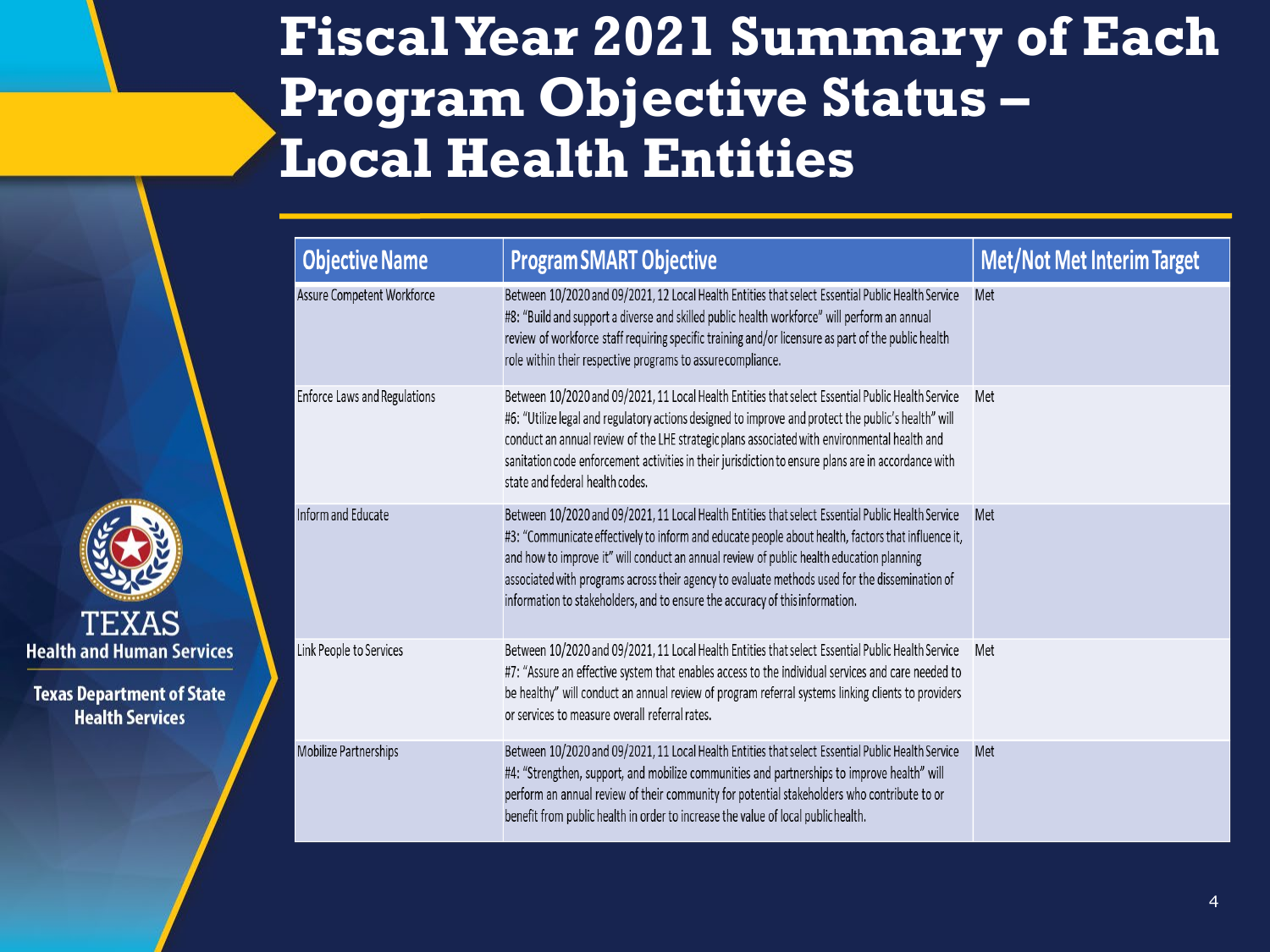## **Fiscal Year 2021 Summary of Each Program Objective Status – Rape Response and Prevention**

| <b>Objective Name</b>             | <b>Program SMART Objective</b>                                                                                                                               | <b>Met/Not Met Interim Target</b> |
|-----------------------------------|--------------------------------------------------------------------------------------------------------------------------------------------------------------|-----------------------------------|
| <b>Direct Services to Victims</b> | Between 10/2020 and 09/2021, PHHS Block funded organizations will increase the number of<br>individuals served through direct victim services from 0 to 500. | Met                               |
| Prevention                        | Between 10/2020 and 09/2021, PHHS Block funded organization will increase the number of<br>individuals participating in prevention efforts from 0 to 5,010.  | Met                               |

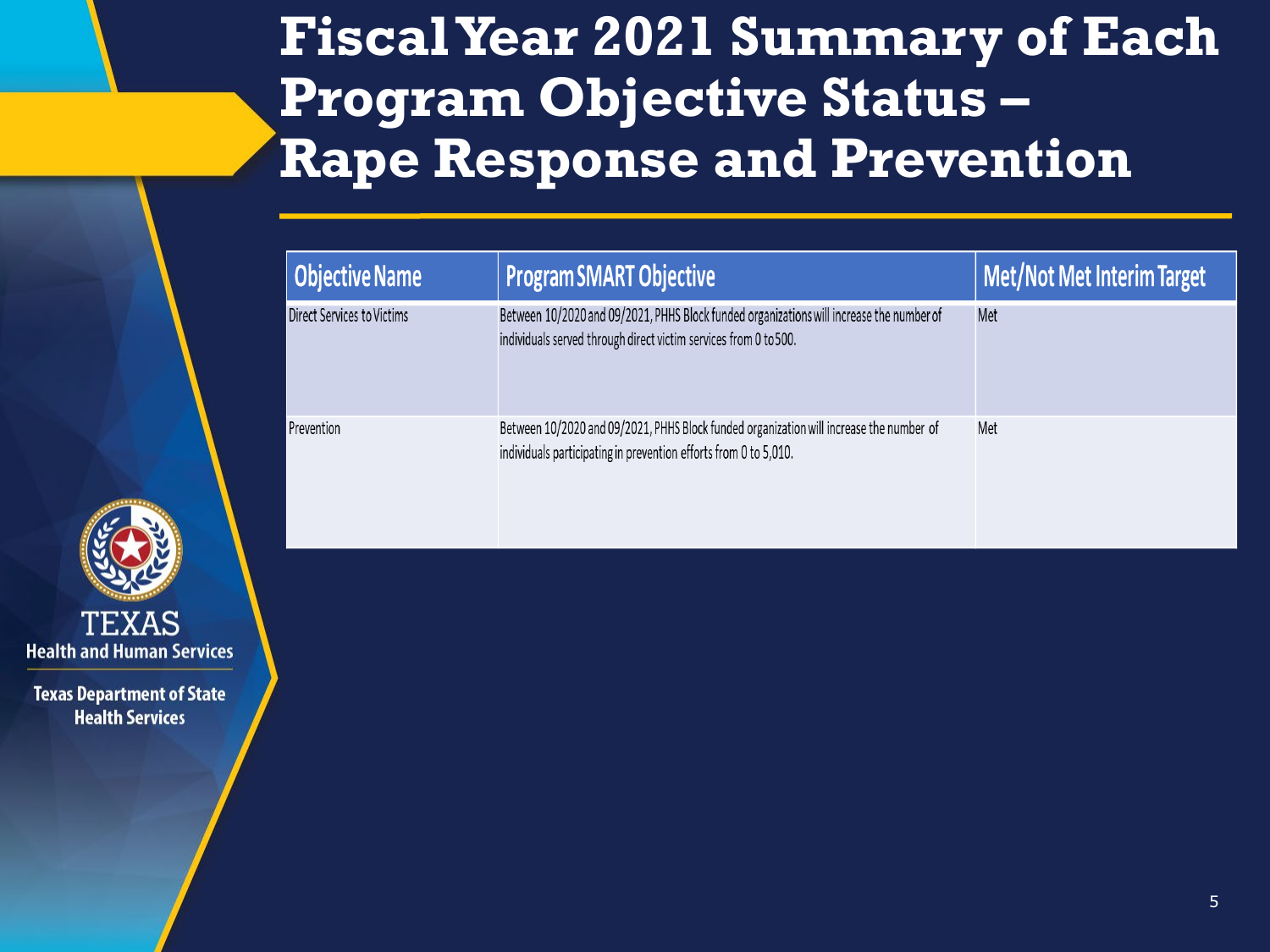### **Fiscal Year 2021 Summary of Each Program Objective Status – Community Clinical Preventive Services- Preventive Healthcare**

| <b>Objective Name</b>                            | <b>Program SMART Objective</b>                                                                                                                                                                                                                                                      | <b>Met/Not Met Interim Target</b> |
|--------------------------------------------------|-------------------------------------------------------------------------------------------------------------------------------------------------------------------------------------------------------------------------------------------------------------------------------------|-----------------------------------|
| <b>Engage Clinical and Community</b><br>Partners | Between 10/2020 and 09/2021, engage five (5) additional clinical and community partners, through Met<br>local health entities, to educate providers and the public on standardized, appropriate, and<br>guidelines- based obesity and chronic disease messaging.                    |                                   |
| Enhance Community- Clinical Linkages             | Between 10/2020 and 09/2021, local health entities will identify a totalof 25 new clinical and<br>community partners to build and/or strengthen linkages to facilitate improved obesity and chronic<br>disease management and access to care for vulnerable populations.            | Met                               |
| Health Promotion and Partnerships                | Between 10/2020 and 09/2021 local health entities will identify 20 additional clinical and<br>community partners in their service area to develop and implement strategies to encourage<br>healthy lifestyles and increase public awareness of obesity and related chronic disease. | Met                               |

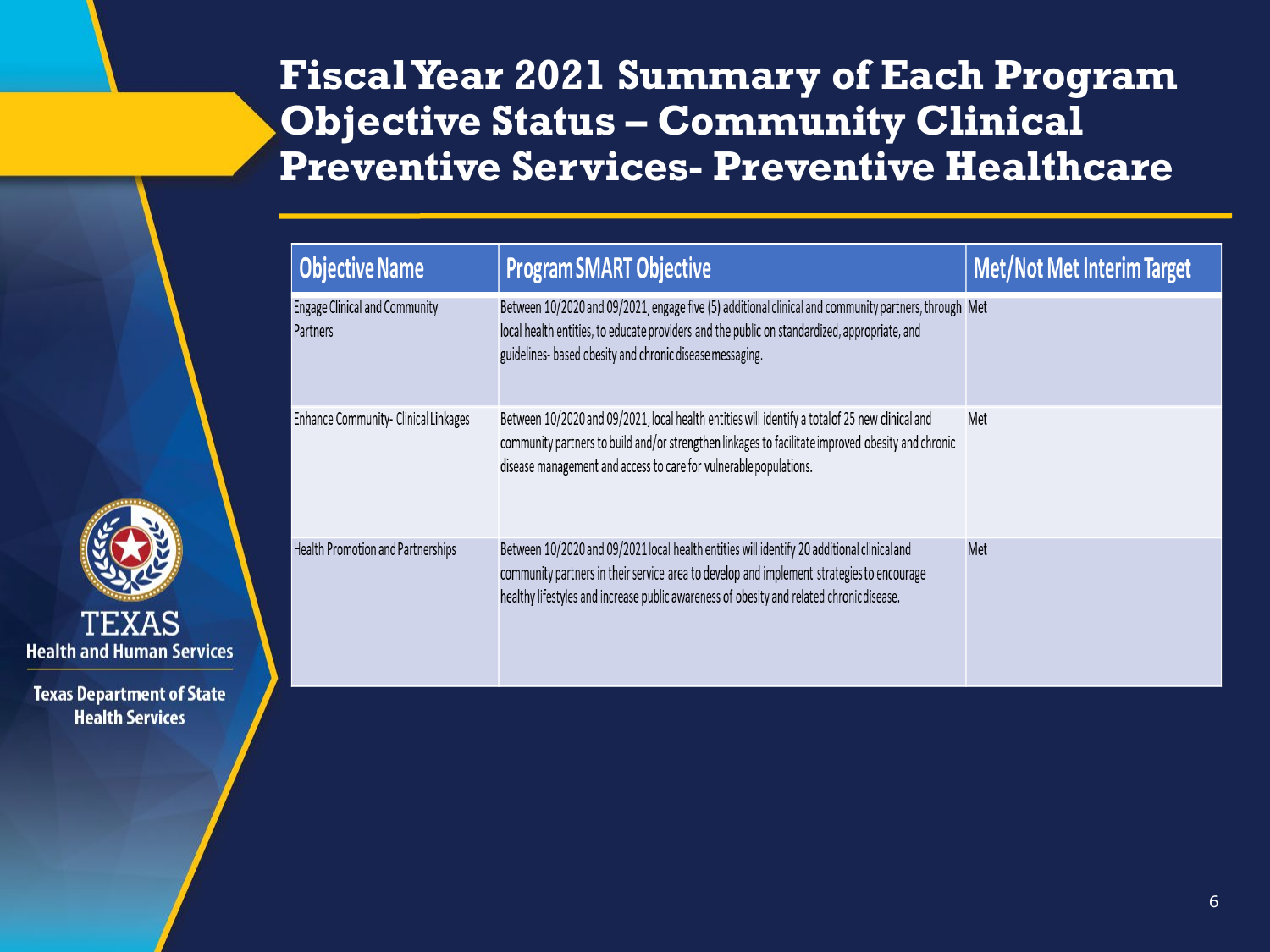## **Fiscal Year 2021 Summary of Each Program Objective Status – Community Clinical Preventive Services- Information Technology**

| Objective Name         | Program SMART Objective                                                                                                                                                                                                                                                                                | Met/Not Met Interim Target |
|------------------------|--------------------------------------------------------------------------------------------------------------------------------------------------------------------------------------------------------------------------------------------------------------------------------------------------------|----------------------------|
| Information Technology | Engage Clinical Partners to Enhance Health Between 10/2020 and 09/2021, local health entities will identify two (2) new clinical partners in<br>their service area to enhance health information technology and implement as standard practice as<br>part of the clinic's quality improvement efforts. | Not Met                    |

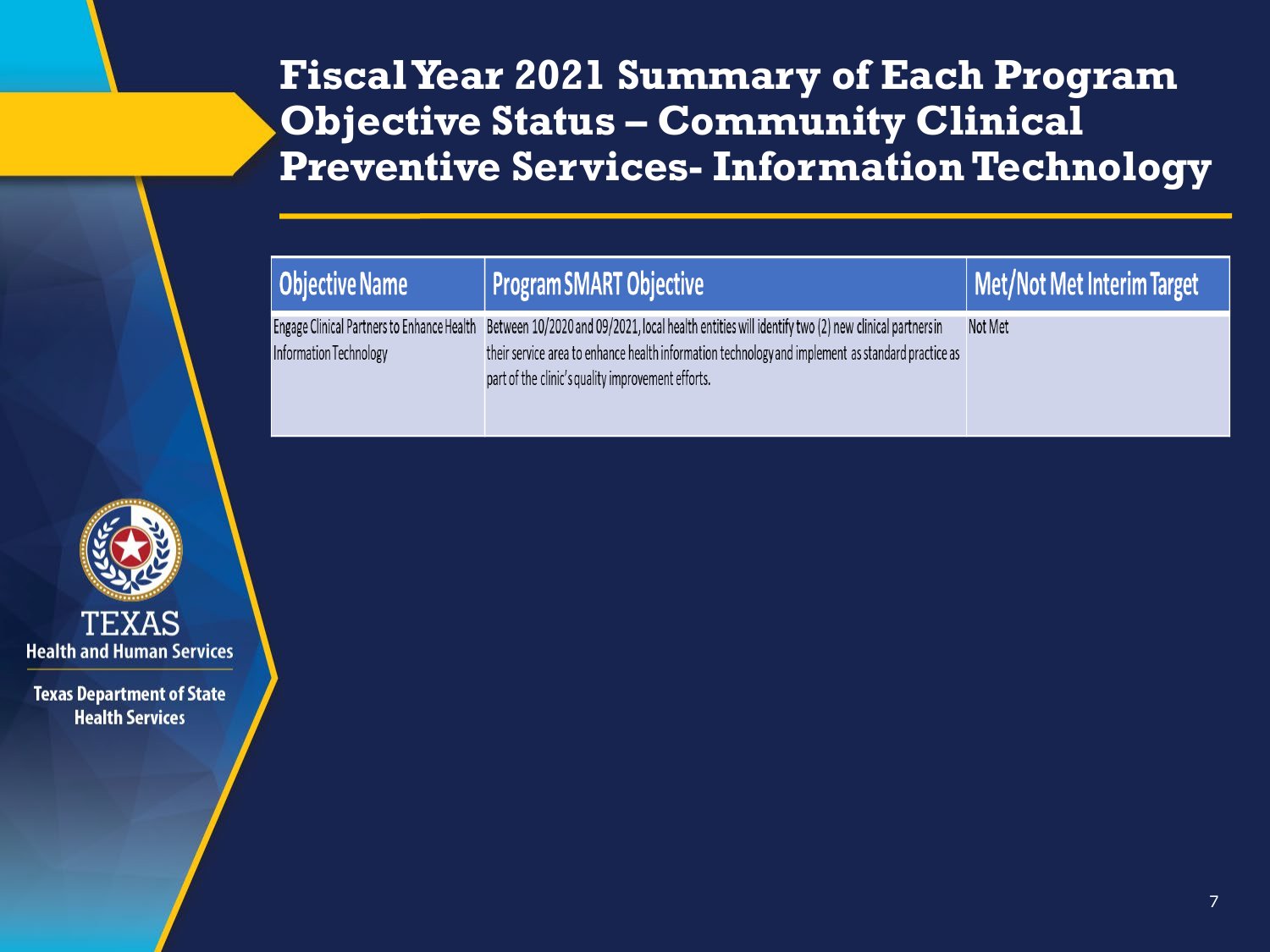### **Fiscal Year 2021 Summary of Each Program Objective Status – Community Clinical Preventive Services-Tobacco Cessation**

| <b>Objective Name</b>                                            | <b>Program SMART Objective</b>                                                                                                                                                                                                                                                                                                                                                                            | <b>Met/Not Met Interim Target</b> |
|------------------------------------------------------------------|-----------------------------------------------------------------------------------------------------------------------------------------------------------------------------------------------------------------------------------------------------------------------------------------------------------------------------------------------------------------------------------------------------------|-----------------------------------|
| Referral Tool Options                                            | Integration of eTobacco Protocol and Other Between 10/2020 and 09/2021, University of Texas at Austin Tobaccoand Research Evaluation<br>Team will identify 10 additional healthcare systems to integrate the eTobacco Protocol into their<br>electronic health record (EHR).                                                                                                                              | Met                               |
| Training on eTobacco Protocol and Other<br>Referral Tool Options | Between 10/2020 and 09/2021, University of Texas (UT) at Austin Tobaccoand Research<br>Evaluation Team will work with health care providers, Community Health Workers (CHW), and<br>other lay health professionals on the use of the eTobacco Protocol, Quitline Referral Mobile Apps,<br>other referral tool options, and/or motivational interviewing to impact 100 additional health<br>professionals. | Met                               |

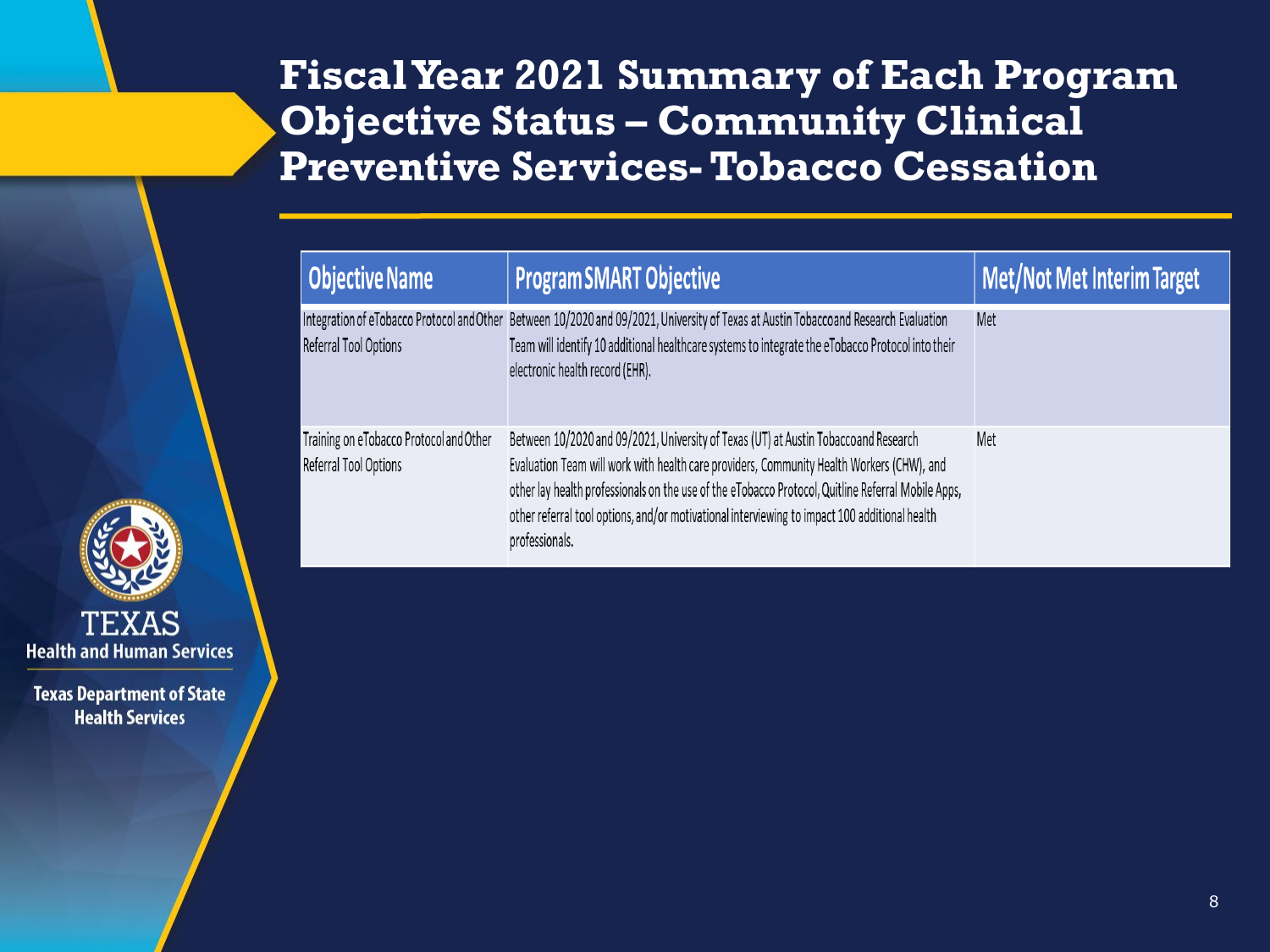### **Fiscal Year 2021 Summary of Each Program Objective Status – Texas Healthy Communities**

| <b>Objective Name</b>                                                       | Program SMART Objective                                                                                                                                                                                               | Met/Not Met Interim Target |
|-----------------------------------------------------------------------------|-----------------------------------------------------------------------------------------------------------------------------------------------------------------------------------------------------------------------|----------------------------|
| Implement Policy, Systems, and<br><b>Environmental Change Interventions</b> | Between 10/2020 and 09/2021, the Texas Healthy Communities Program will support 10 TXHC<br>contractors to implement policy, systems, and environmental change interventions to improve<br>chronic disease prevalence. | Met                        |

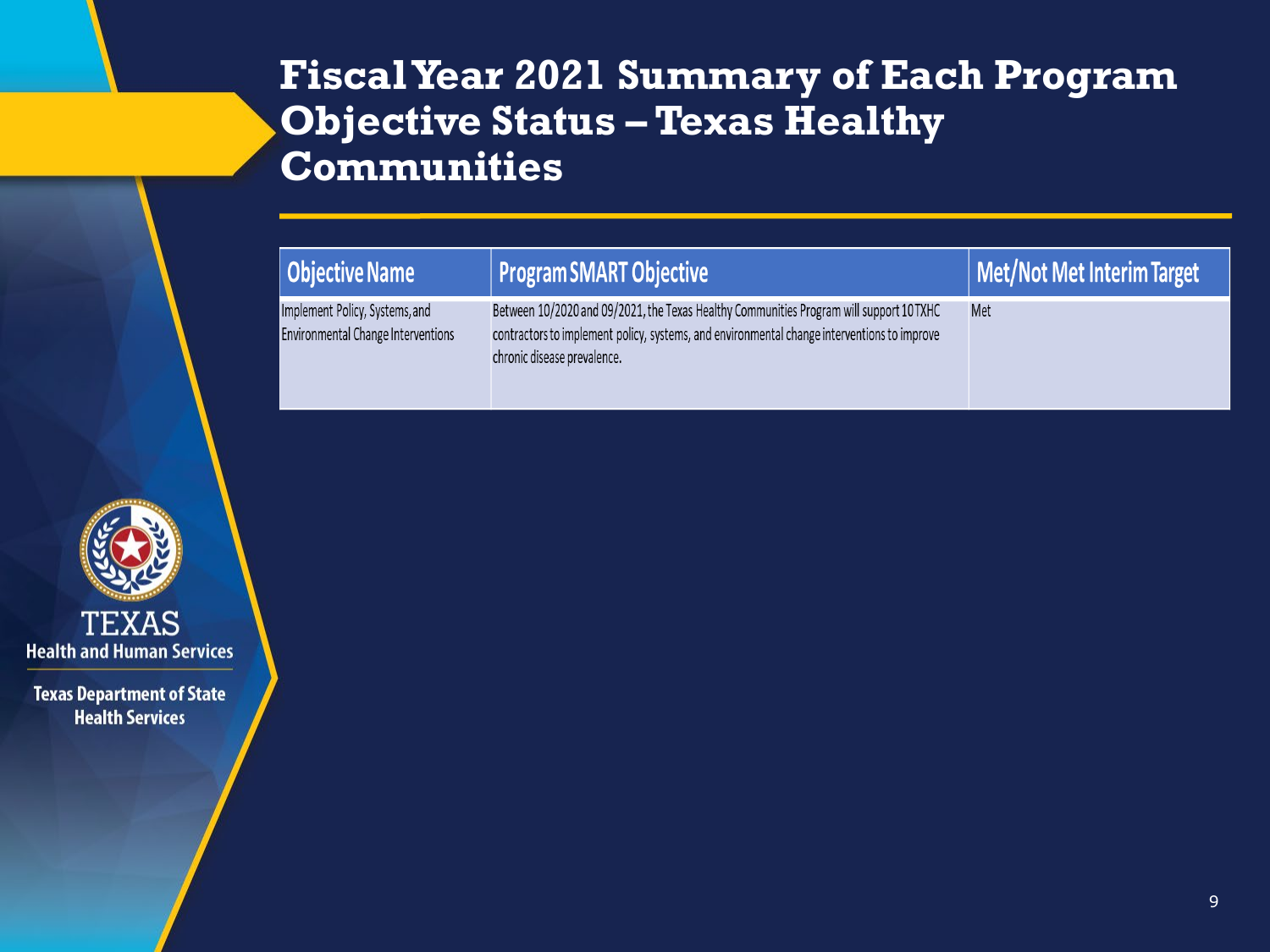

## **Success Stories**

- 1. Success Story #1- Men's Story Project (MSP)
- 2. Success Story #2- City of San Antonio Metropolitan Health District - ¡Por Vida!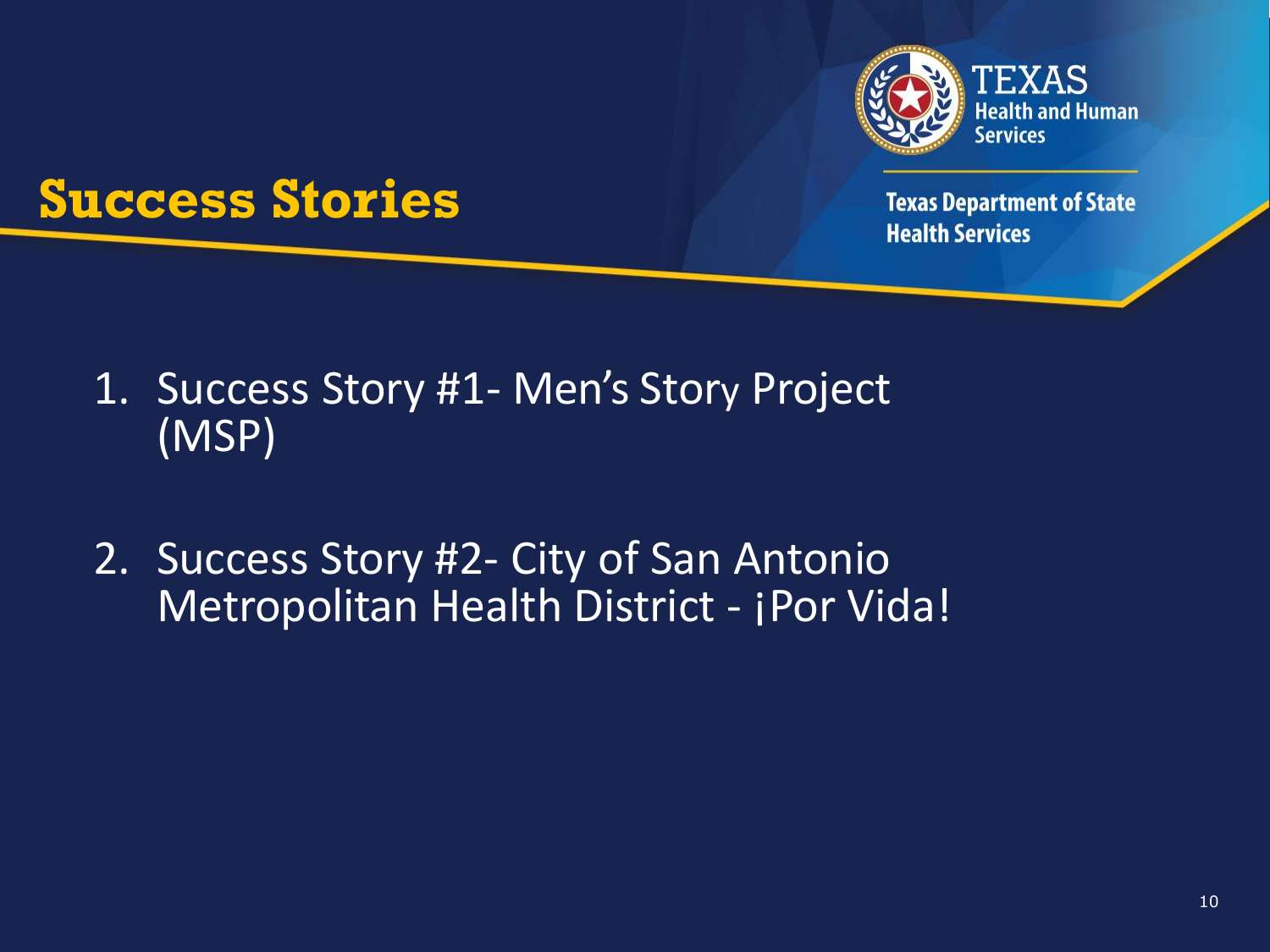## **Men's Story Project (MSP) Success Story –**

#### **Slide 1 of 2**

- The MSP is a storytelling project that provides the space and opportunity for men to have conversations and to tell their own stories about masculinity. The goal is to support health and equality for all people and to teach skills and reinforce norms that reduce their own risk for future perpetration. Using PHHS Block Grant funds, the Texas Association Against Sexual Assault (TAASA) launched an MSP in Texas in 2020. This year, TAASA shared 10 of the stories from the project's live events via YouTube.
- Additionally, TAASA featured each individual video in a Facebook post receiving 477 views between April and June. The videos are up for a national Sharecare Award which recognizes excellence in health-related media programming. Additionally, some of the videos were used in 2 training sessions to provide resources and lay the foundation for sexual assault programs to engage men and boys in prevention efforts, as well as to work with male survivors of sexual violence.

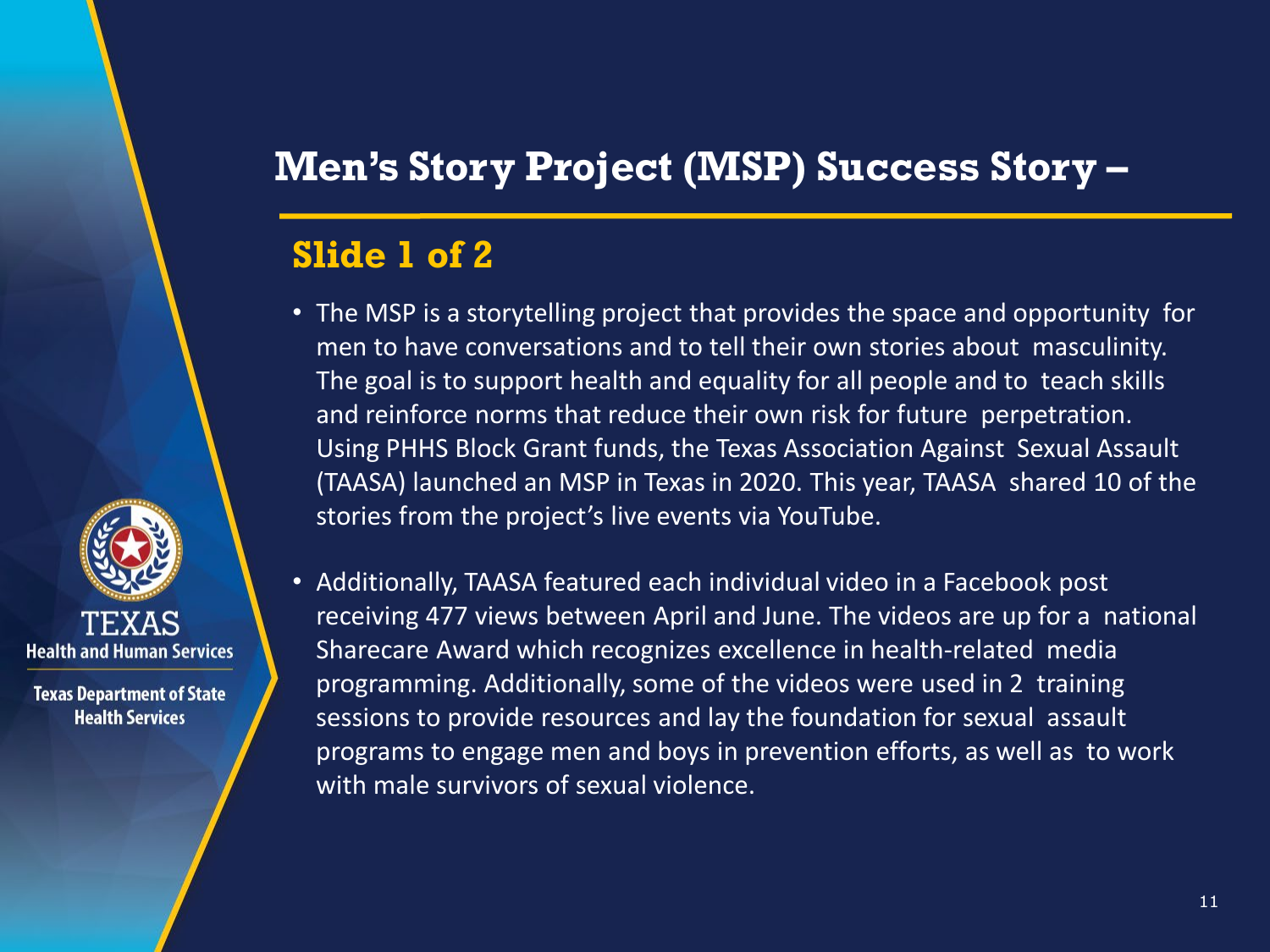#### **Men's Story Project (MSP) Success Story – Continued- 2 of 2**

#### **Slide 2 of 2**

**Health and Human Services** 

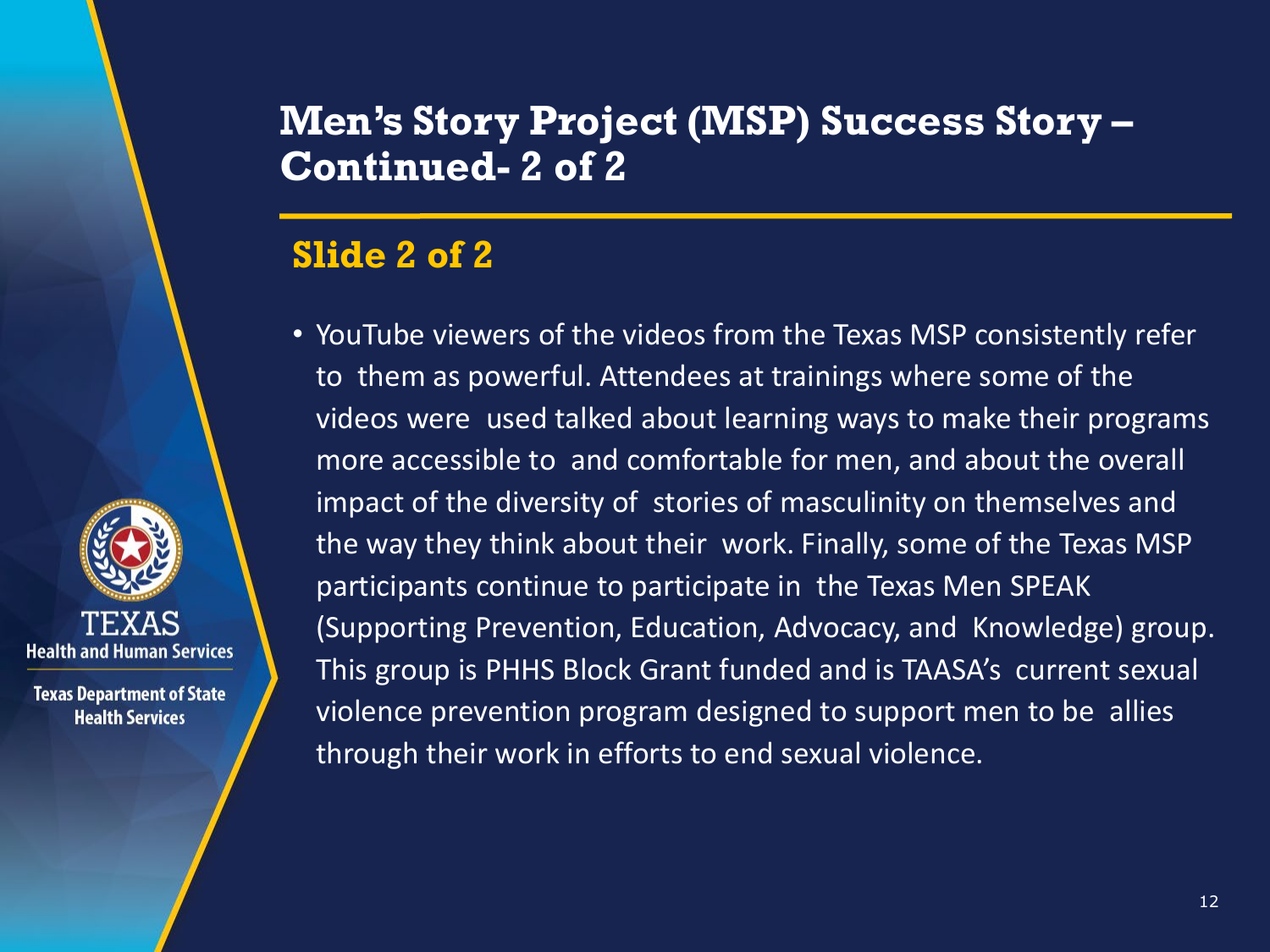### **Success Story #2- City of San Antonio Metropolitan Health District- <b>¡Por Vida!**

### **Slide 1 of 3**

- We would like to highlight a success story that comes to use from one of our monetary partners, one of the Local Health Entities that receives funding through this grant, the City of San Antonio Metropolitan Health District.
- **Health and Human Services**

**Texas Department of State Health Services** 

• The Senior Management Analyst of this Local Health Entity is leading the expansion of the ¡Por Vida! Healthy Restaurant Recognition Program, along with the Community Nutrition Team, which includes the Health Program Specialist also on this grant, the Administrator on this grant, and a Registered Dietitian.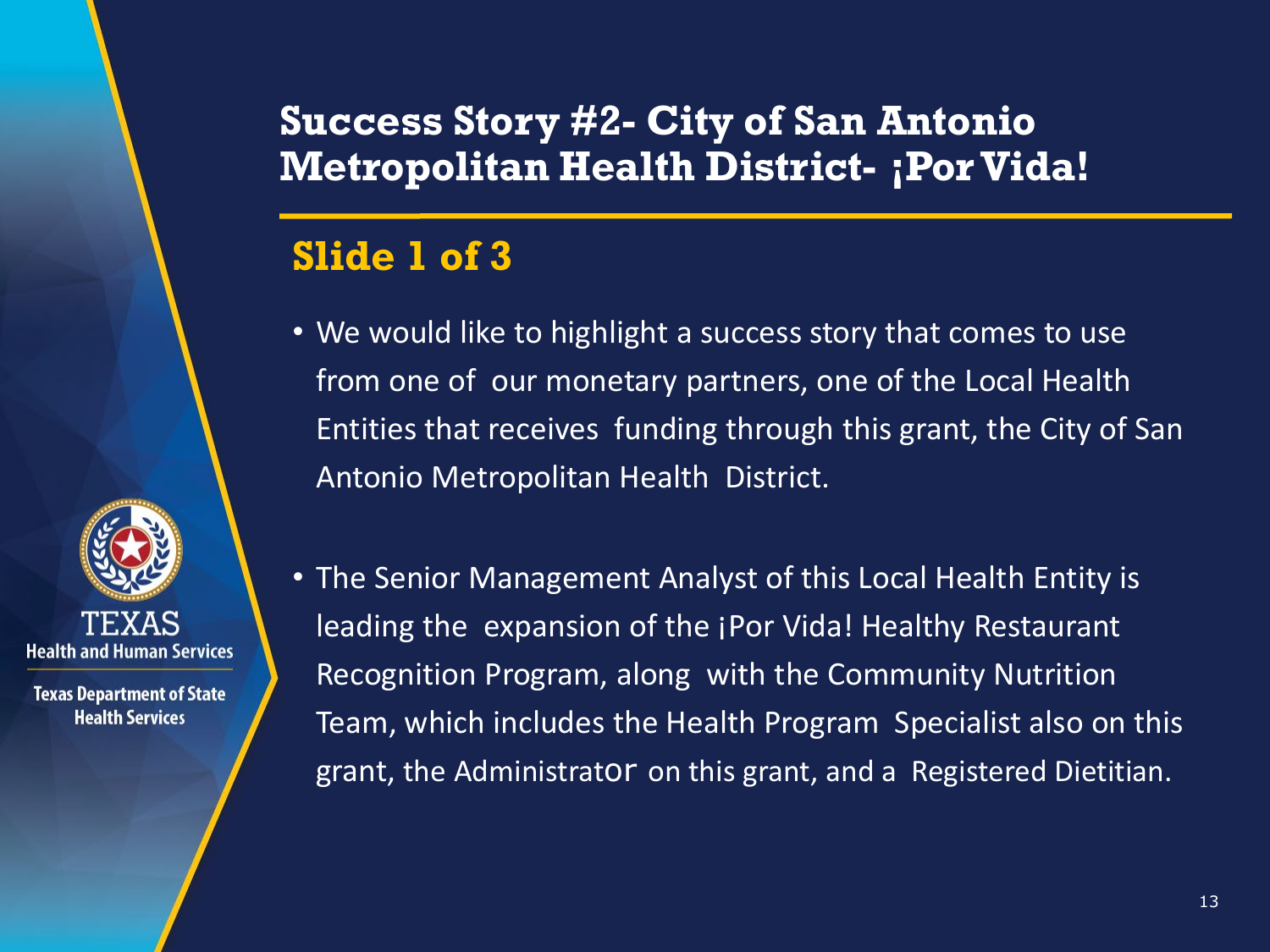**Success Story #2- City of San Antonio Metropolitan Health District- <b>;Por Vida!-Continued- 2 of 3**

#### **Slide 2 of 3**

• Through the expansion, *i* Por Vida! will recognize local food establishments not only for offering healthy menu options (as it currently does), but also for being environmentally friendly and giving back to the community, driving the community to overall healthy environments when dining out.



**Texas Department of State Health Services** 

• Restaurants can score bronze, silver, or gold medals for their work in these categories. This broadens Por Vida to more of a Food Systems program, rather than just a nutrition program.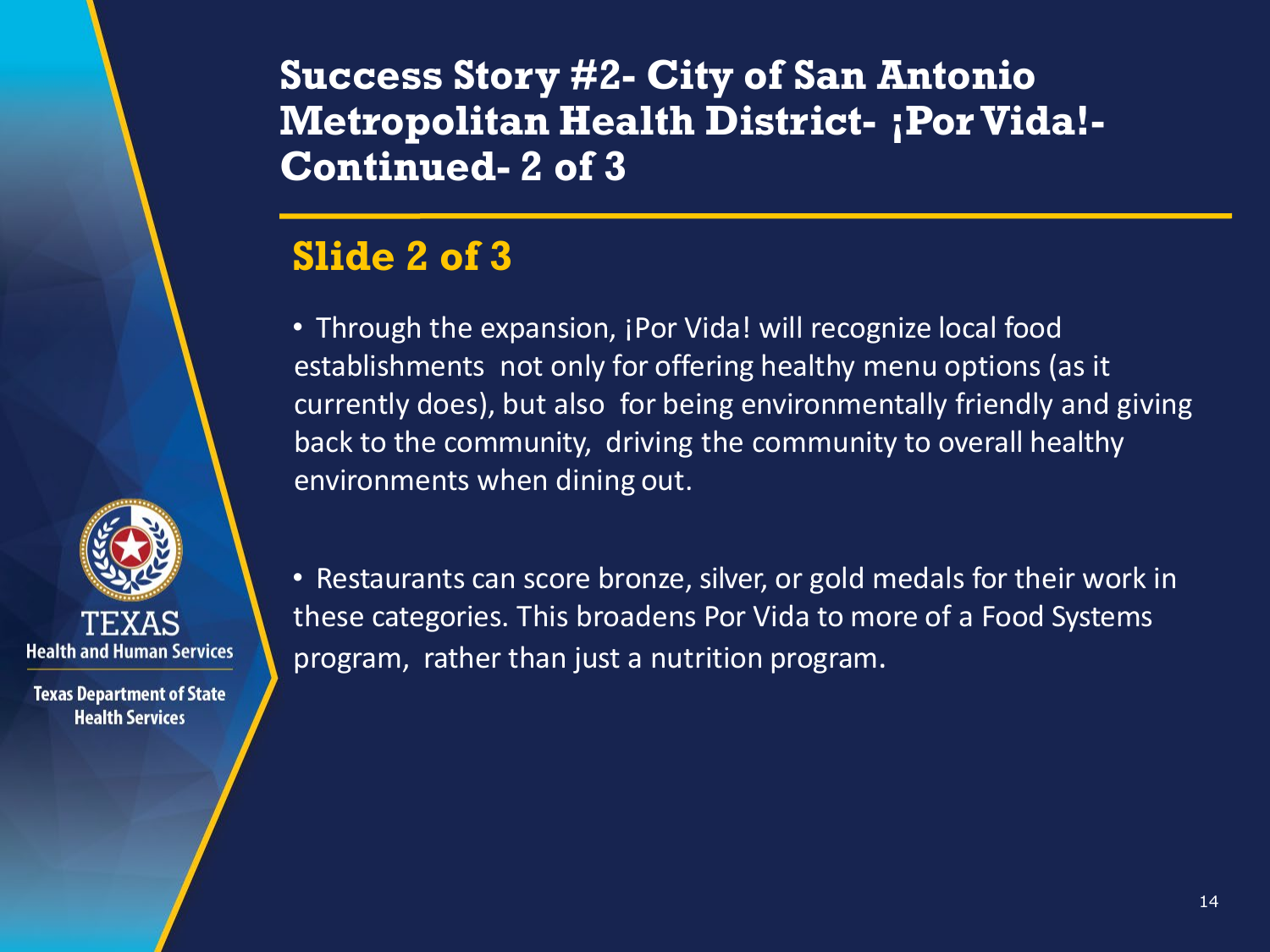#### **Success Story #2- City of San Antonio Metropolitan Health District- ¡PorVida! – Continued- 3 of 3**

#### **Slide 3 of 3**

• In Fiscal Year 2020, the Health Program Specialist conducted surveys and collected feedback to inform this expansion from almost 90 community members, 11 current *jPor Vida! partners, and 10 Stakeholders*. Feedback collected support the expansion from the community, business, & stakeholder perspectives.

• In Fiscal Year 2021, the team worked with Information Technology (IT) staff to explore communication application & social media scheduling platforms to improve marketing & communications for the program. They developed an online application & redesigned the website with IT. They also worked with a graphic designer to develop new logos and other program images. Senior Management Analyst proposed expansion of the Nutrition Team to include Community Health Workers that can take Por Vida deeper into the areas of greatest need in San Antonio. They are looking for additional funding opportunities to continue to expand this program.

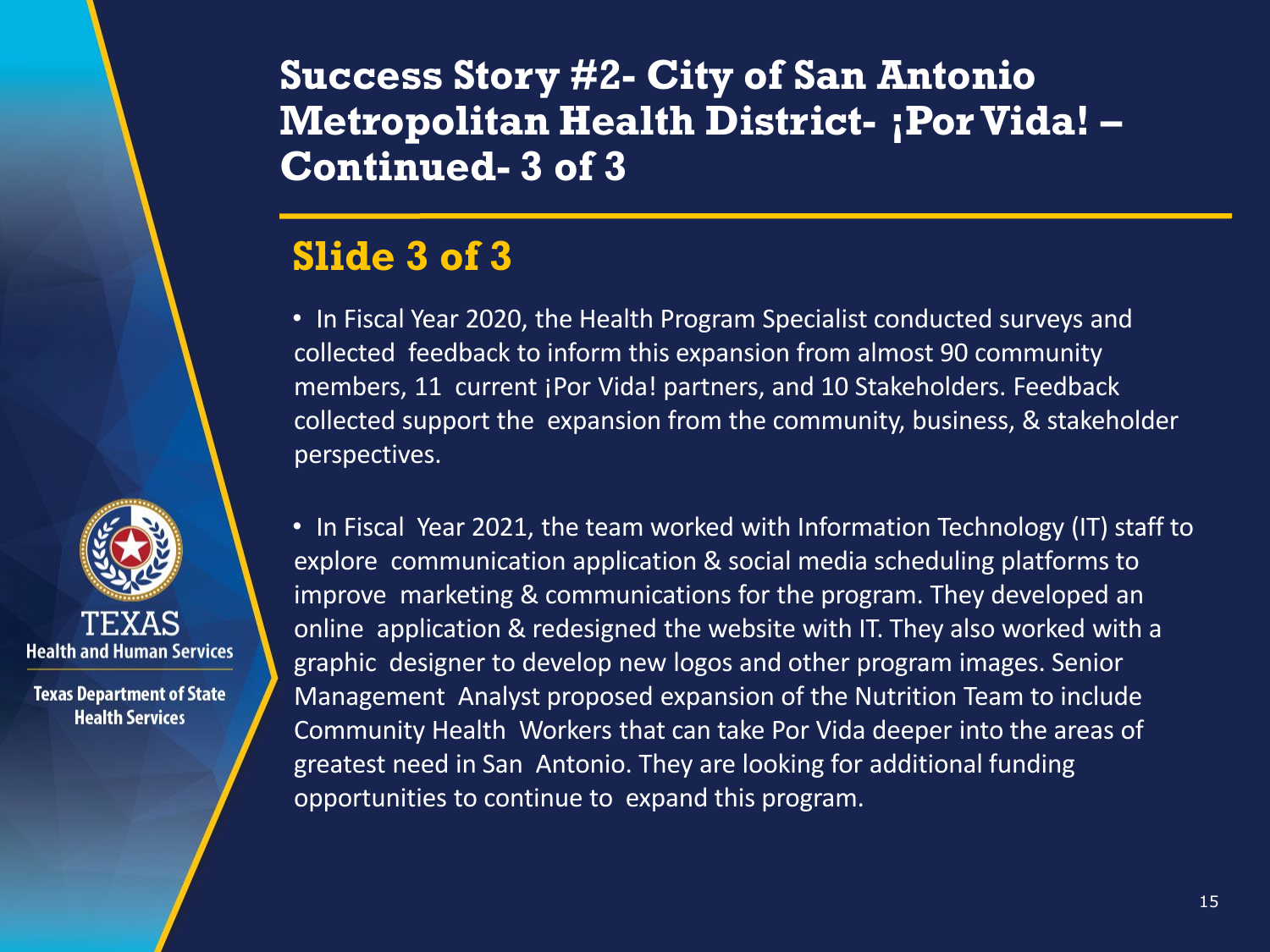## **Fiscal Year 2022 Overview and Timeline- DRAFT**

- **Project Period:** October 01, 2021 September 30, 2023
- **Funding Amount: \***\$6,237,926
- **Work Plan:** Submit by July 01, 2022
- **Annual Progress Report:** Submit by February 2023
- **Final Progress Report:** Submit by December 2023
- **\*Have not received the final funding allocation as of May 11, 2022.**

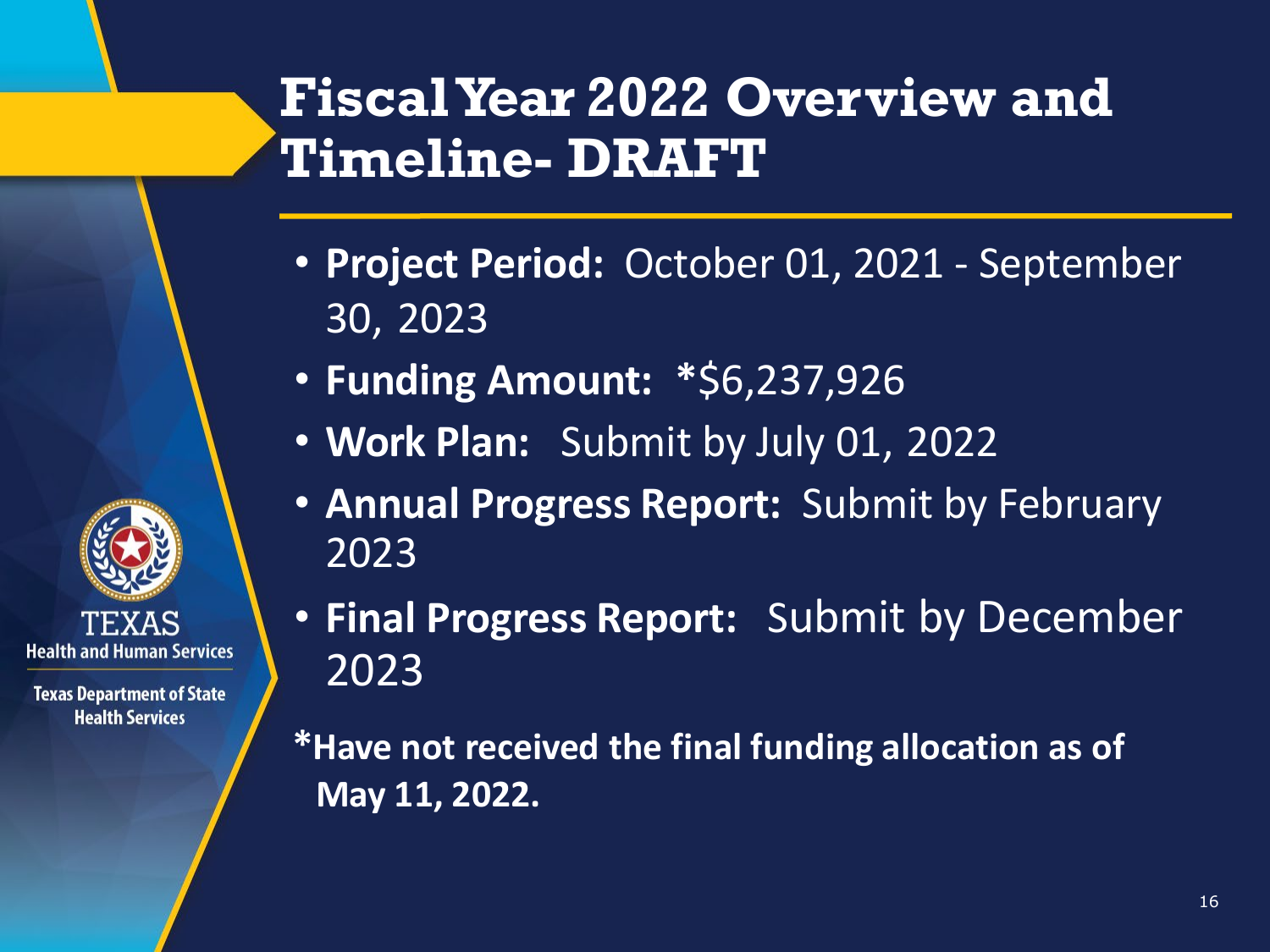### **Fiscal Year 2022 Budget Detail - DRAFT**

| TEXAS<br>lealth and Human Services |  |
|------------------------------------|--|

| <b>Projects-Program</b>                | <b>Allocation</b> |
|----------------------------------------|-------------------|
| A. Fiscal Year 2022 Award              | \$6,237,926.00    |
| Annual Basic Allocation \$5,675,692.00 |                   |
| Sex Offense Allocation \$562,234.00    |                   |
| <b>B. Total Current Year Annual</b>    | \$5,675,692.00    |
| <b>Basic Allocation</b>                |                   |
| Administrative Costs \$447,745.00      |                   |
| <b>C. Total Current Year Sex</b>       | \$562,234.00      |
| <b>Offense Allocation</b>              |                   |
| Administrative Costs \$                |                   |
| <b>Total Available for Program</b>     | \$5,790,181.00    |
| <b>Allocation in Fiscal Year 2022</b>  |                   |
| (*Total award amount less              |                   |
| administrative costs)                  |                   |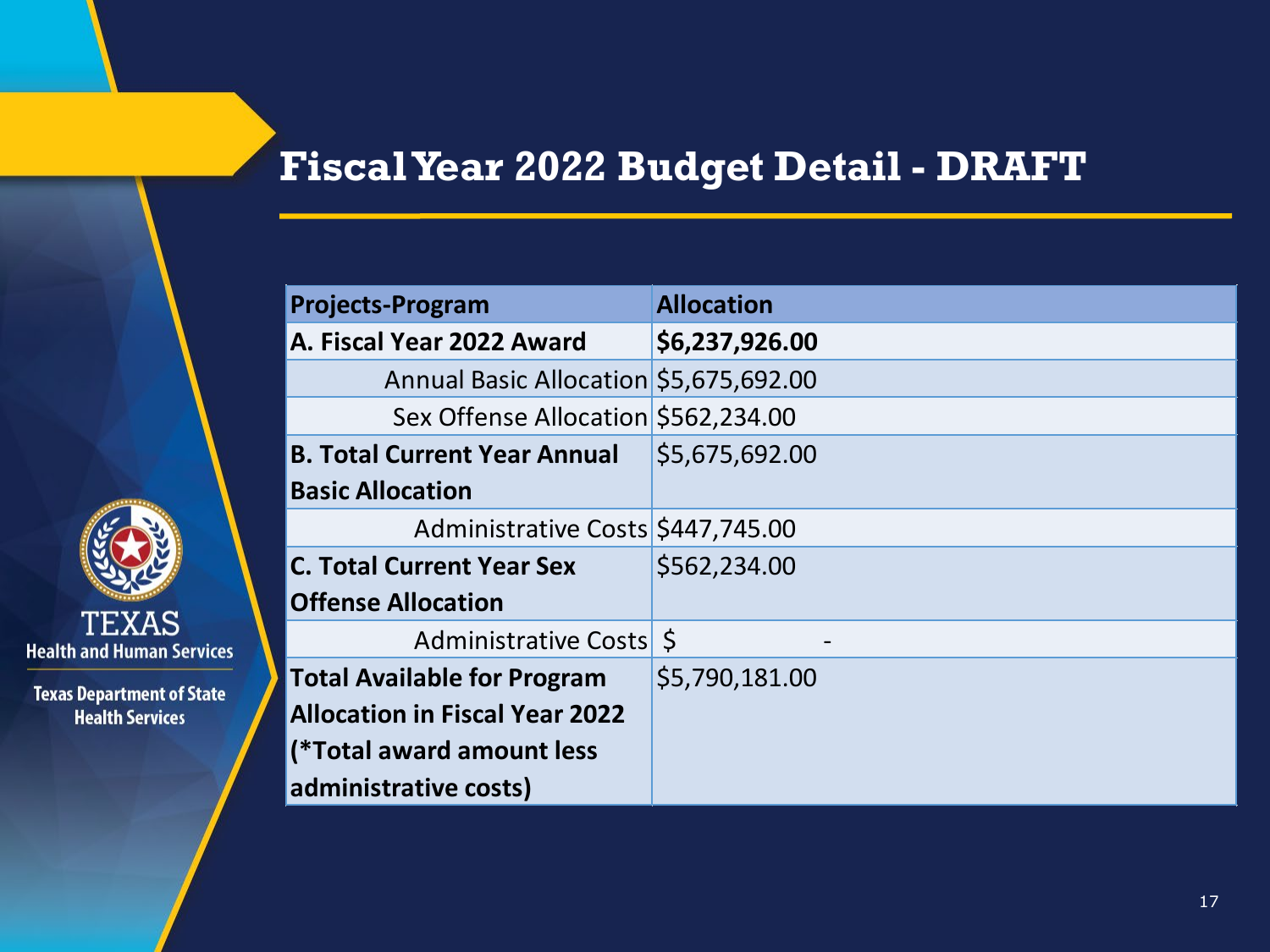## **Fiscal Year 2022 Budget Detail - By Program and Healthy People 2030 Objective - DRAFT**

| <b>Program Title</b>                                                    | <b>Health Objectives</b>                                                                                          | <b>Allocation</b> |
|-------------------------------------------------------------------------|-------------------------------------------------------------------------------------------------------------------|-------------------|
| <b>Local Health Entities</b>                                            | PHI-R07 Explore quality improvement as a way<br>to increase efficiency and effectiveness in health<br>departments | \$2,997,154       |
| Rape Response and Prevention                                            | IVP-D05 Reduce contact sexual violence                                                                            | \$562,234         |
| Community and Clinical Preventive Services-<br>Preventive Healthcare    | AHS-08 Increase the proportion of adults who<br>get recommended evidence-based preventive<br>health care          | \$436,493         |
| Community and Clinical Preventive Services-<br>Information Technology   | PHI-R06 Enhance the use and capabilities of<br>informatics in public health                                       | \$430,140         |
| Community and Clinical Preventive Services-<br><b>Tobacco Cessation</b> | TU-12 Increase the proportion of adults who get<br>advice to quit smoking from a health care<br>provider          | \$366,071         |
| Texas Healthy Communities                                               | PHI-05 Increase the proportion of local<br>jurisdictions that have a health improvement<br>plan                   | \$998,089         |
|                                                                         | <b>Grand Total</b>                                                                                                | \$5,790,181       |

**TEXAS Health and Human Services**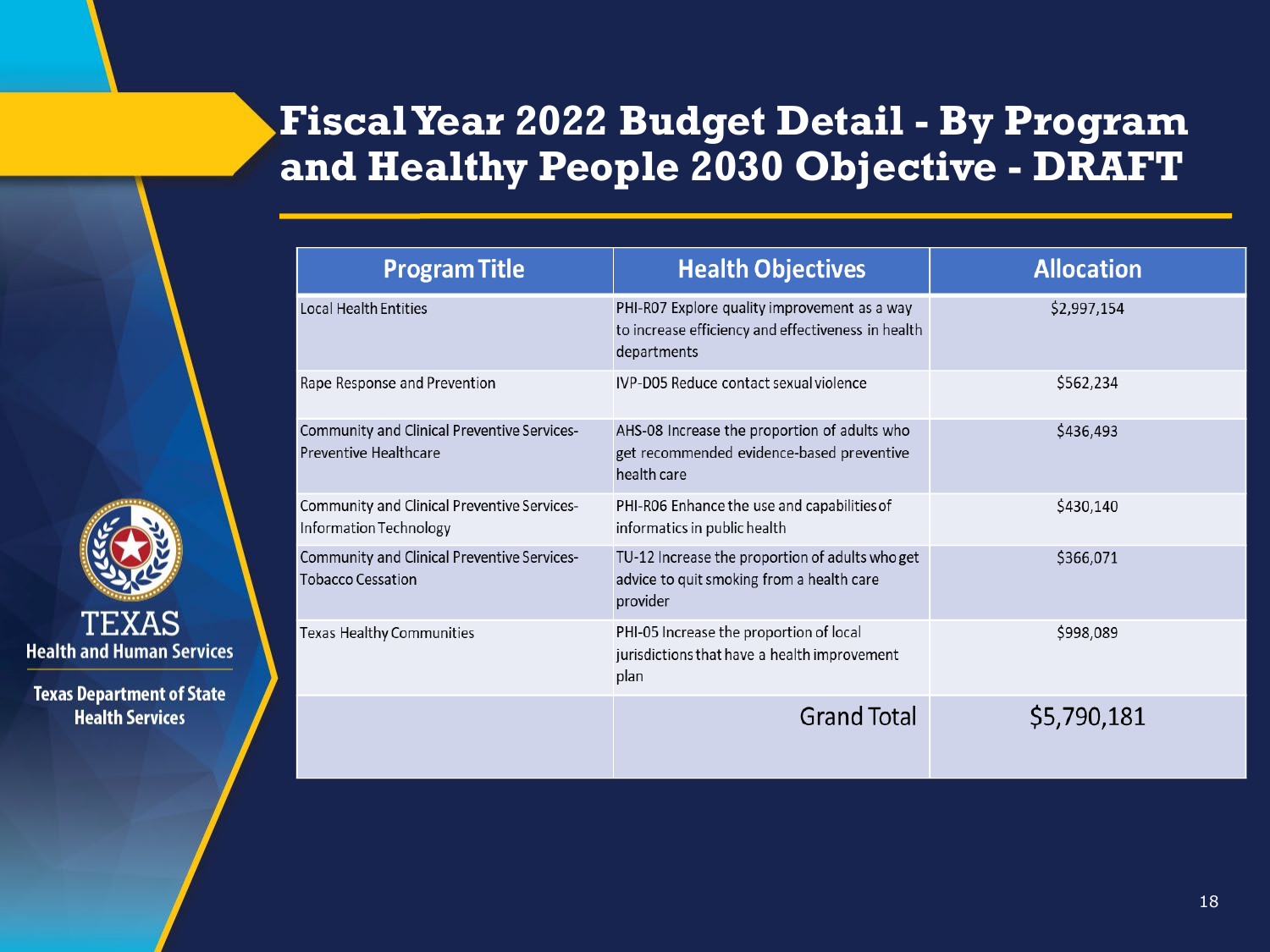## **Healthy People 2030 Priorities for Texas in Fiscal Year 2022- DRAFT**



| <b>Topic Area</b>                | <b>Funding</b> | % of Funding |
|----------------------------------|----------------|--------------|
| Public Health Infrastructure     | \$4,425,383    | 76%          |
| njury and Violence Prevention    | \$562,234      | 10%          |
| <b>Access to Health Services</b> | \$436,493      | 8%           |
| <b>Tobacco Use</b>               | \$366,071      | 6%           |
| Total                            | \$5,790,181    | 100%         |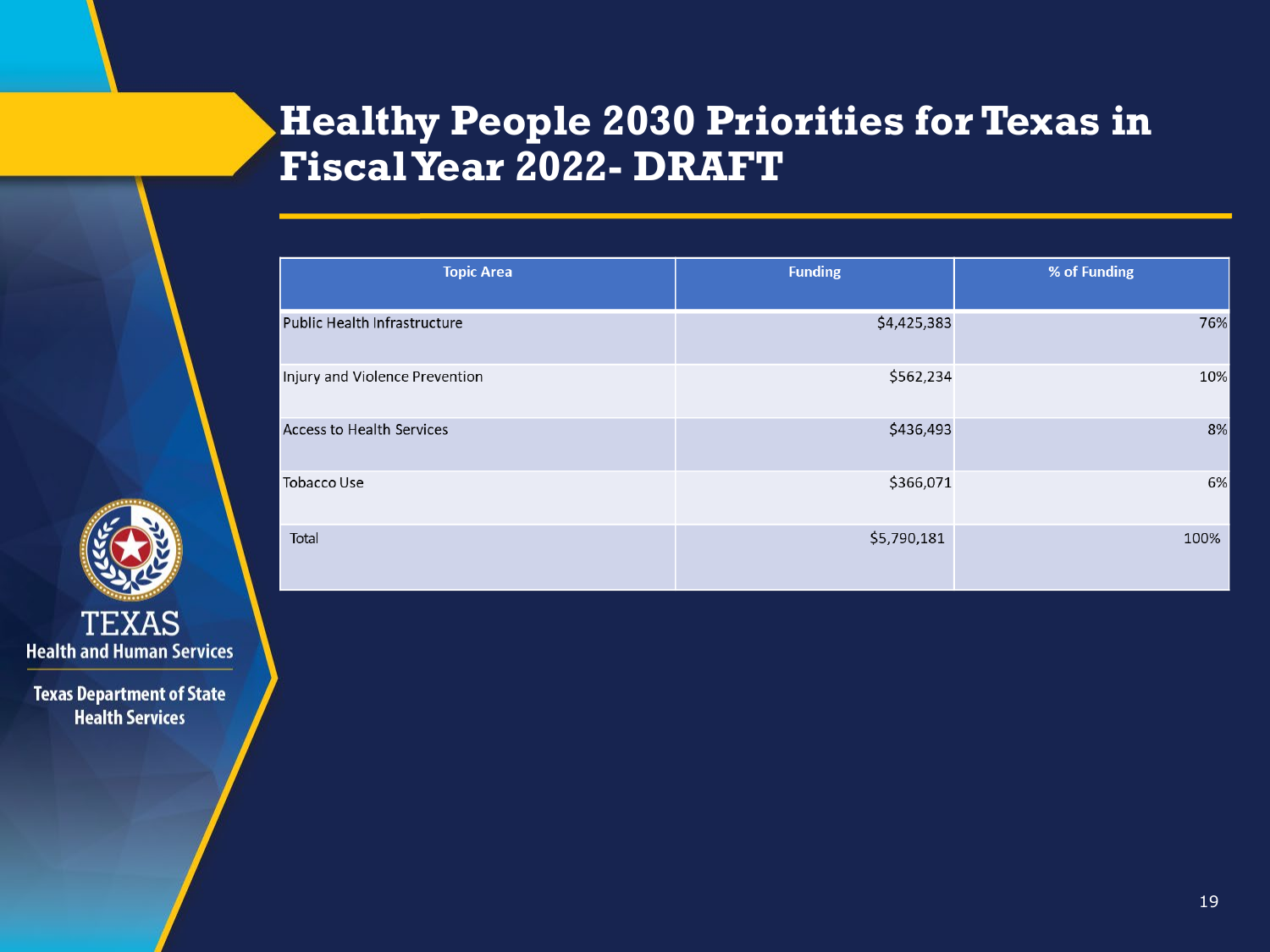## **Program: Local Health Entities- DRAFT**

## **Program Summary**



| Program Name                    | Local Health Entities                                                                                                                                                                                                              |
|---------------------------------|------------------------------------------------------------------------------------------------------------------------------------------------------------------------------------------------------------------------------------|
| Program Goal                    | The goal of this program is to provide a coordinated system of public<br>health through local health entities and public health regions by<br>ensuring the provision of essential public health services.                          |
| Healthy People 2030 Objective   | PHI-R07 Explore quality improvement as a way to increase<br>efficiency and effectiveness in health departments                                                                                                                     |
| Recipient Health Objective      | Between 10/2020 and 09/2025, the Texas Department of State Health<br>Services (DSHS) will maintain the number of Local Health Entities (56)<br>working on locally defined goals for providing essential public health<br>services. |
| <b>Total Program Allocation</b> | \$2,997,154                                                                                                                                                                                                                        |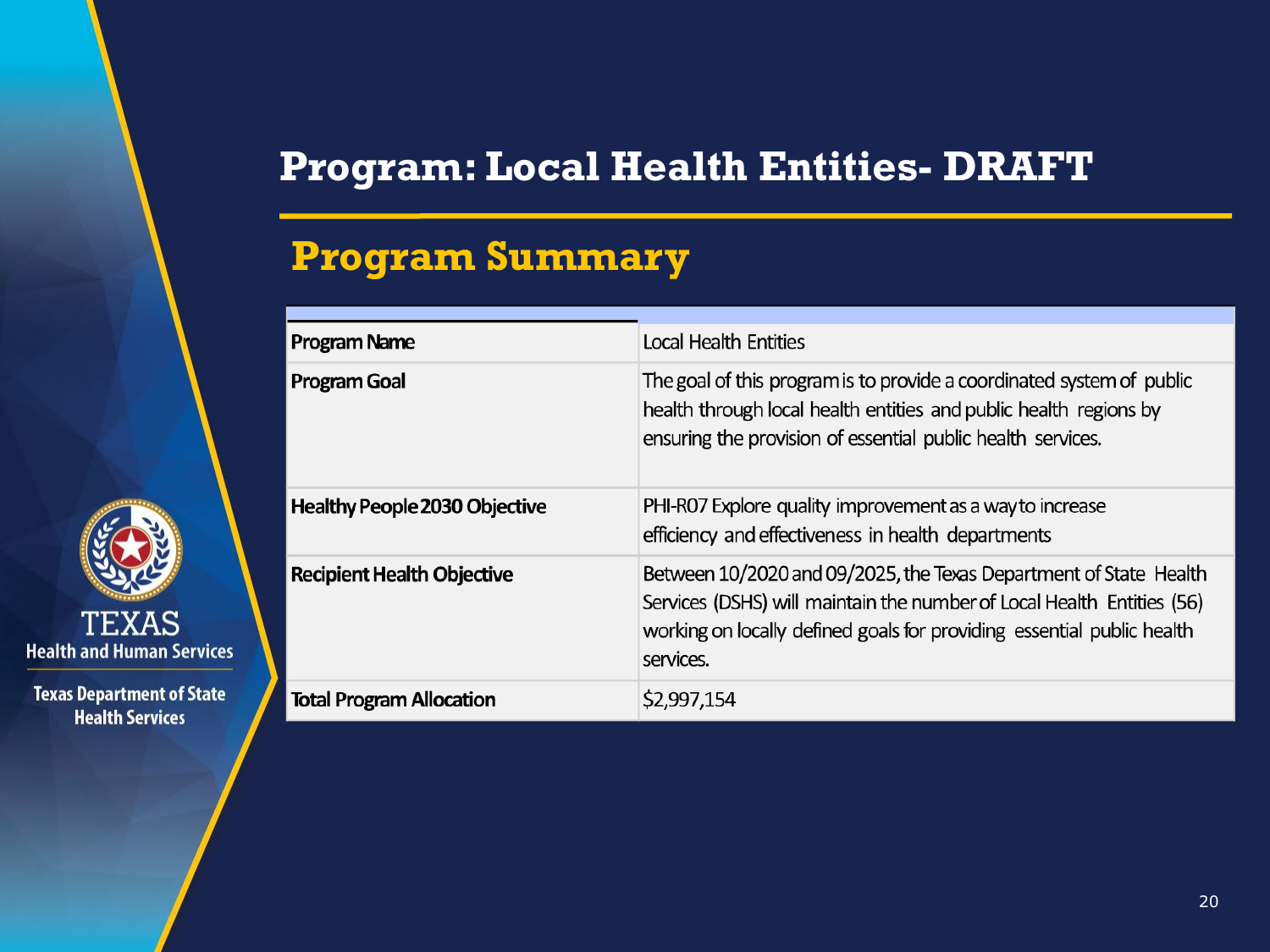## **Objective 1/5 and Activities- DRAFT**

#### **Program SMART Objective:**

Between 10/2021 and 09/2022, 12 Local Health Entities (LHE) that select Essential Public Health Service #8: "Build and support a diverse and skilled public health workforce" will perform an annual review of workforce staff requiring specific training and/or licensure as part of the public health role within their respective programs to assure compliance.

**Activities:**

**Health and Human Services** 

**Texas Department of State Health Services** 

• Workforce Development

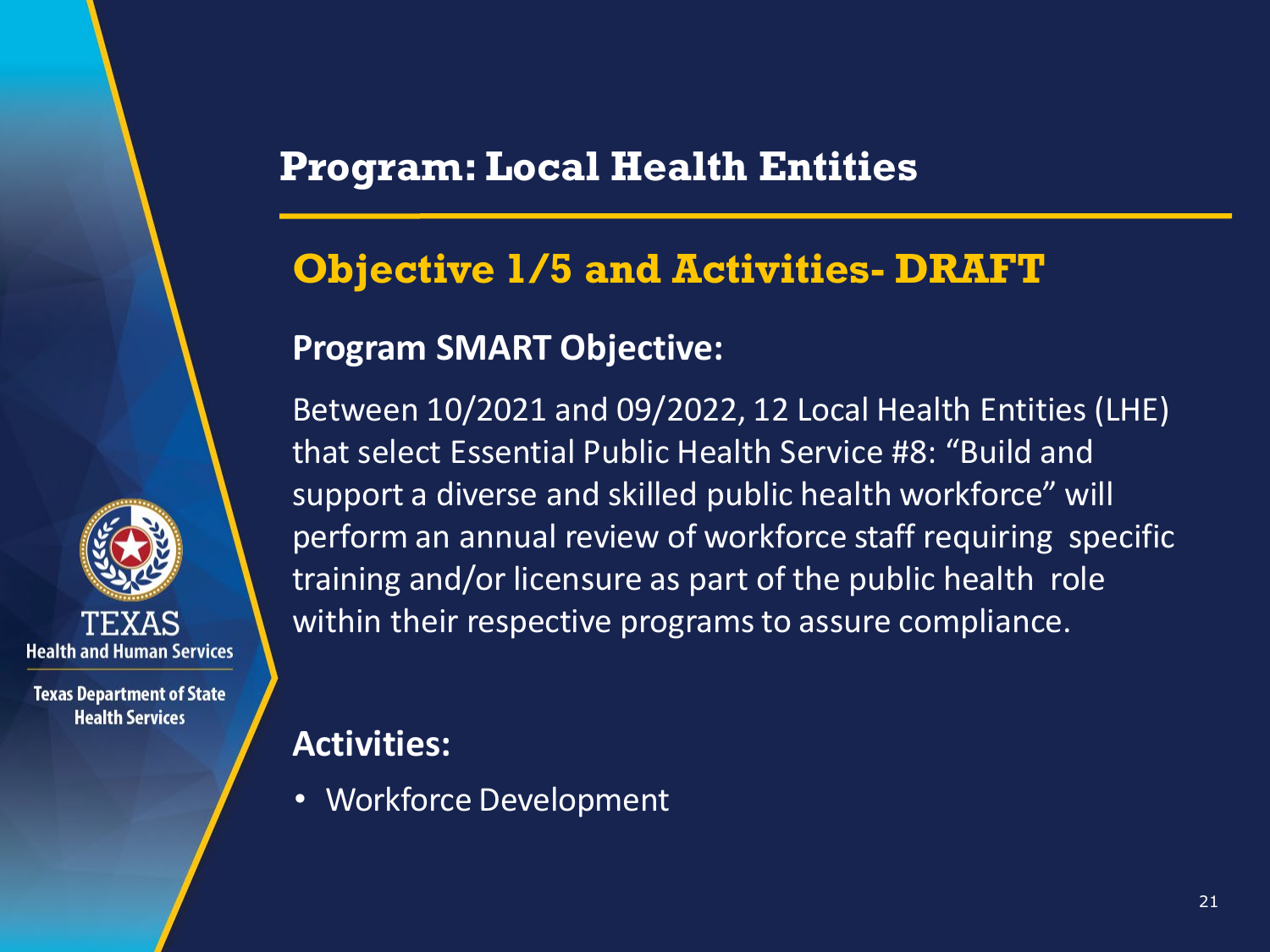### **Objective 2/5 and Activities- DRAFT**

#### **Program SMART Objective:**

Between 10/2021 and 09/2022, 11 Local Health Entities that select Essential Public Health Service #6: "Utilize legal and regulatory actions designed to improve and protect the public's health" will conduct an annual review of the LHE strategic plans associated with environmental health and sanitation code enforcement activities in their jurisdiction to ensure plans are in accordance with state and federal health codes.

#### **Activities:**

**Health and Human Services** 

**Texas Department of State Health Services** 

• Code and Regulatory Reporting

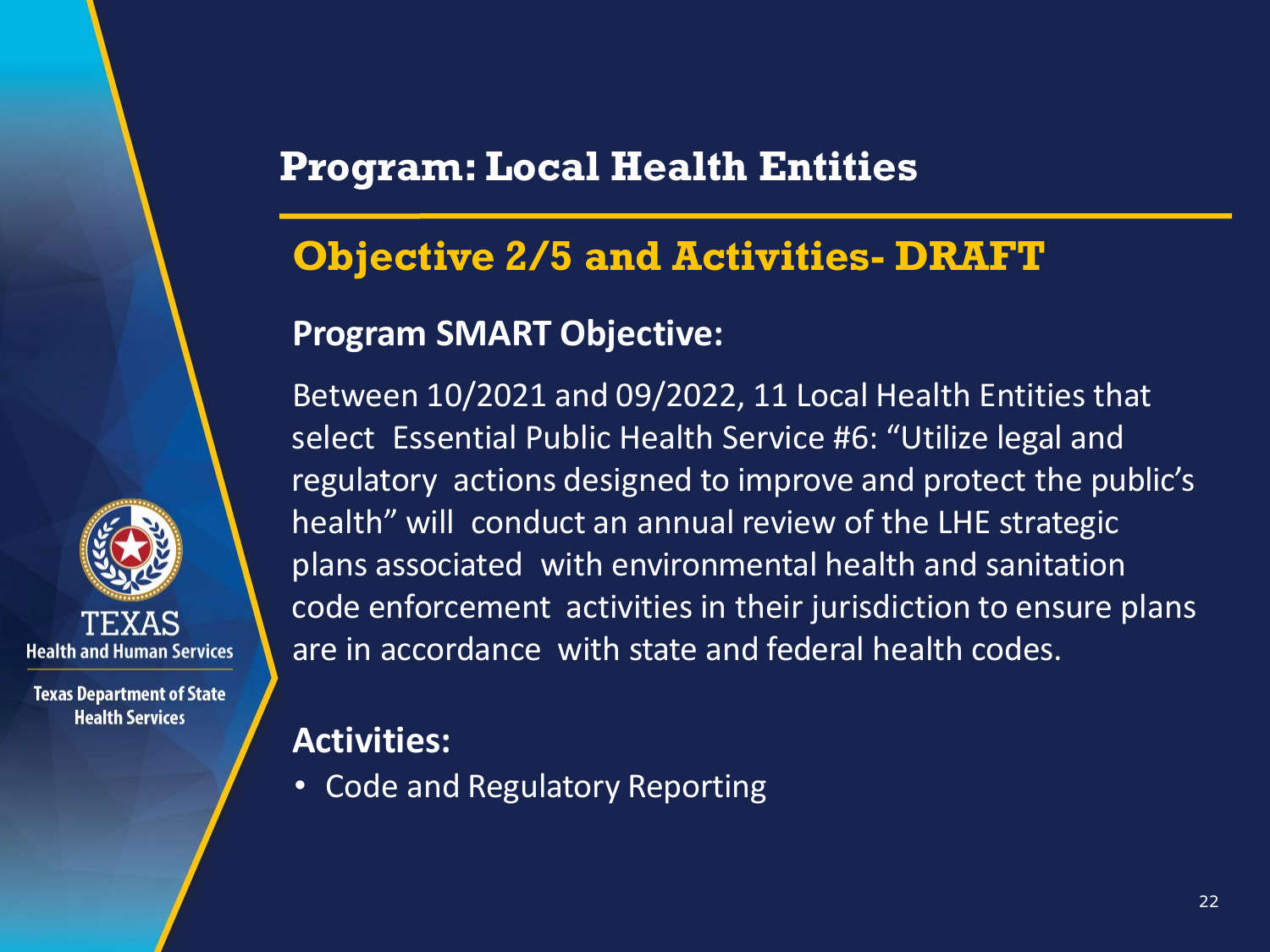## **Objective 3/5 and Activities- DRAFT Program SMART Objective:**

Between 10/2021 and 09/2022, 11 Local Health Entities that select Essential Public Health Service #3: "Communicate effectively to inform and educate people about health, factors that influence it, and how to improve it" will conduct an annual review of public health education planning associated with programs across their agency to evaluate methods used for the dissemination of information to stakeholders, and to ensure the accuracy of this information.

**Activities:**

**Health and Human Services** 

**Texas Department of State Health Services** 

• Public Health Education Initiatives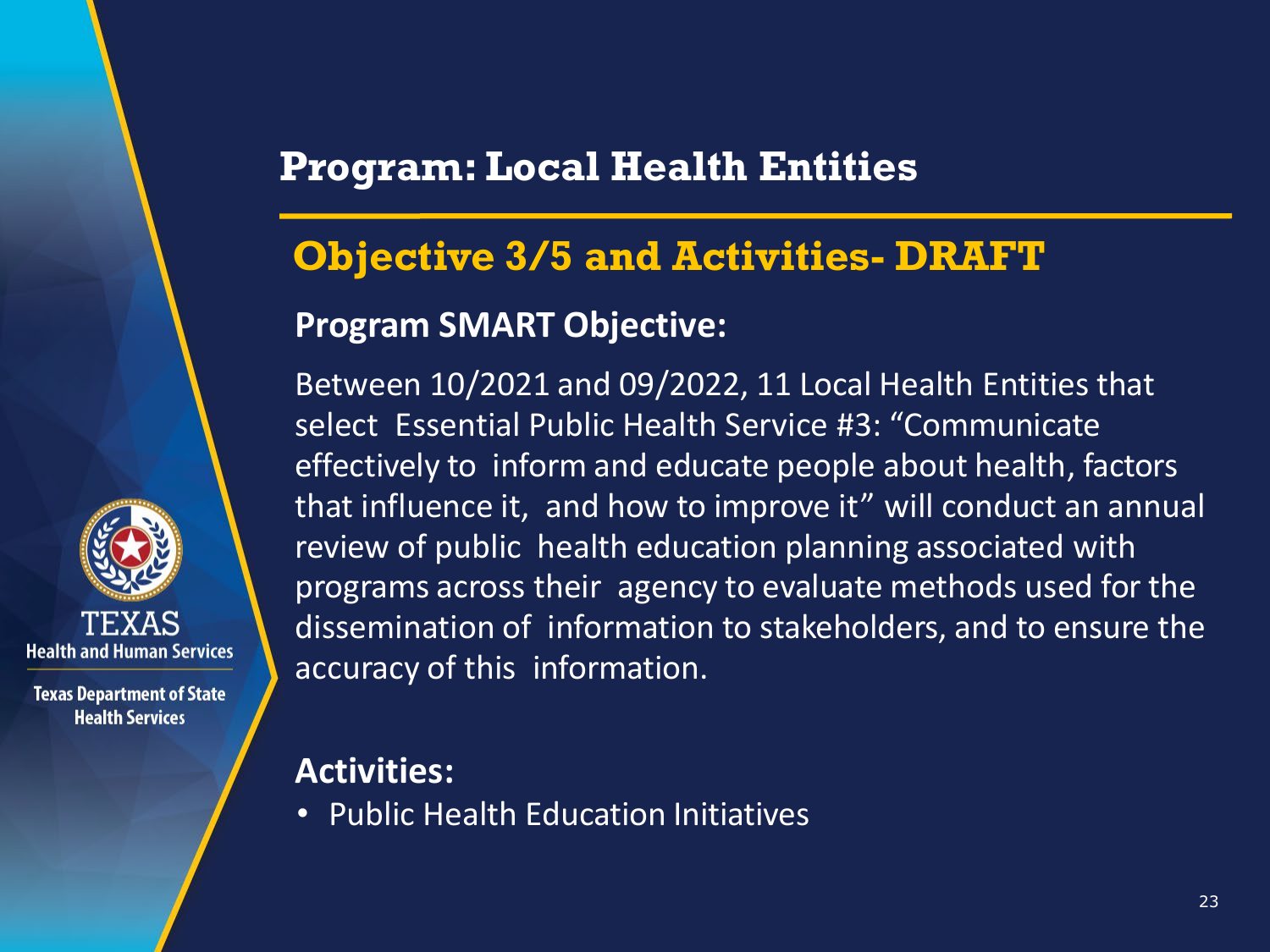### **Objective 4/5 and Activities- DRAFT**

#### **Program SMART Objective:**

Between 10/2021 and 09/2022, 11 Local Health Entities that select Essential Public Health Service #7: "Assure an effective system that enables equitable access to the individual services and care needed to be healthy" will conduct an annual review of program referral systems linking clients to providers or services to measure overall referral rates.

#### **Activities:**

**Health and Human Services** 

- Resource Connectivity
- Resource Coordination and Collaboration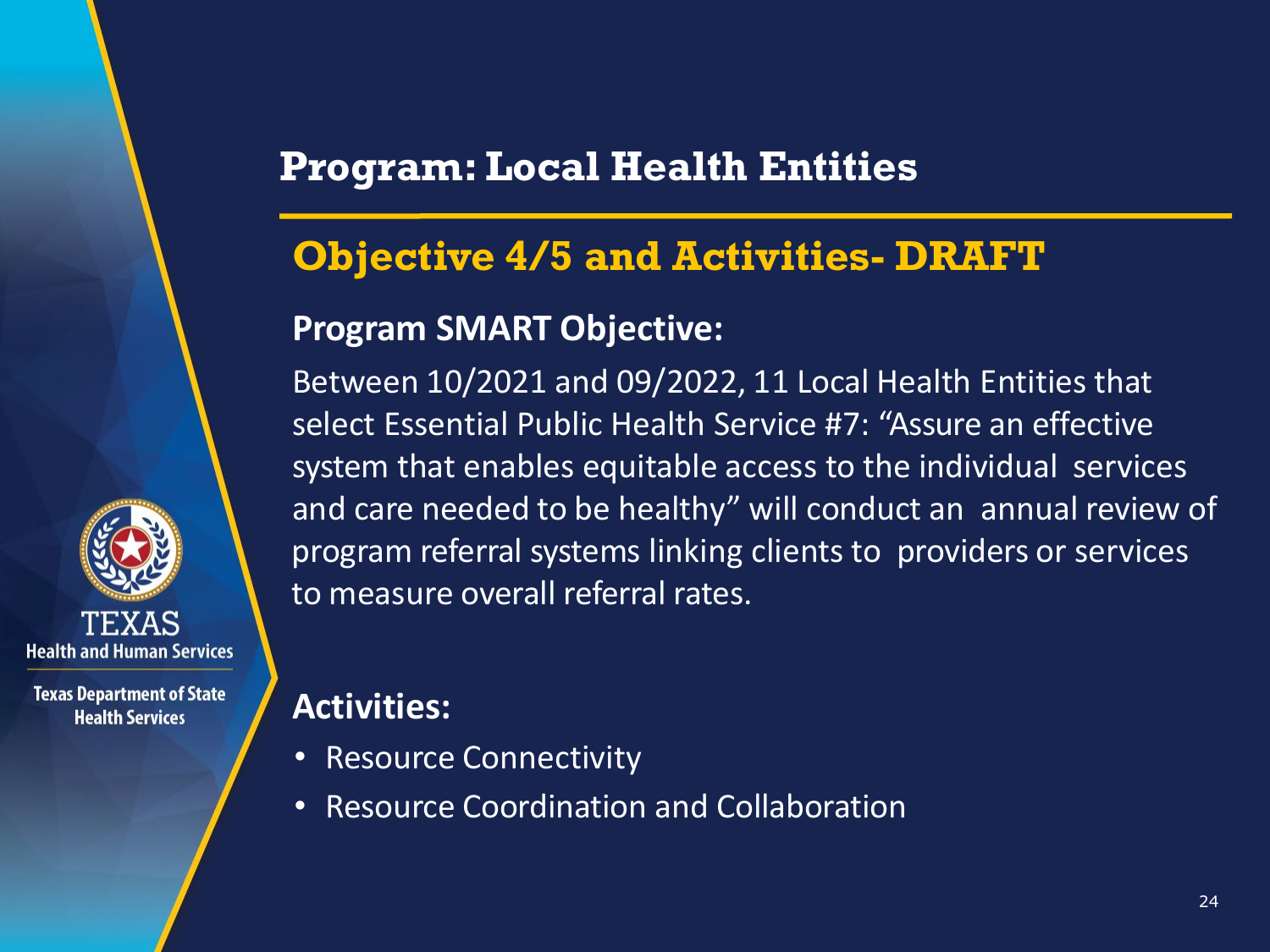#### **Objective 5/5 and Activities- DRAFT**

#### **Program SMART Objective:**

Between 10/2021 and 09/2022, 11 Local Health Entities that select Essential Public Health Service #4: "Strengthen, support, and mobilize communities and partnerships to improve health" will perform an annual review of their community for potential stakeholders who contribute to or benefit from public health in order to increase the value of local public health.

#### **Activities:**

• Community Resource Management

**Health and Human Services**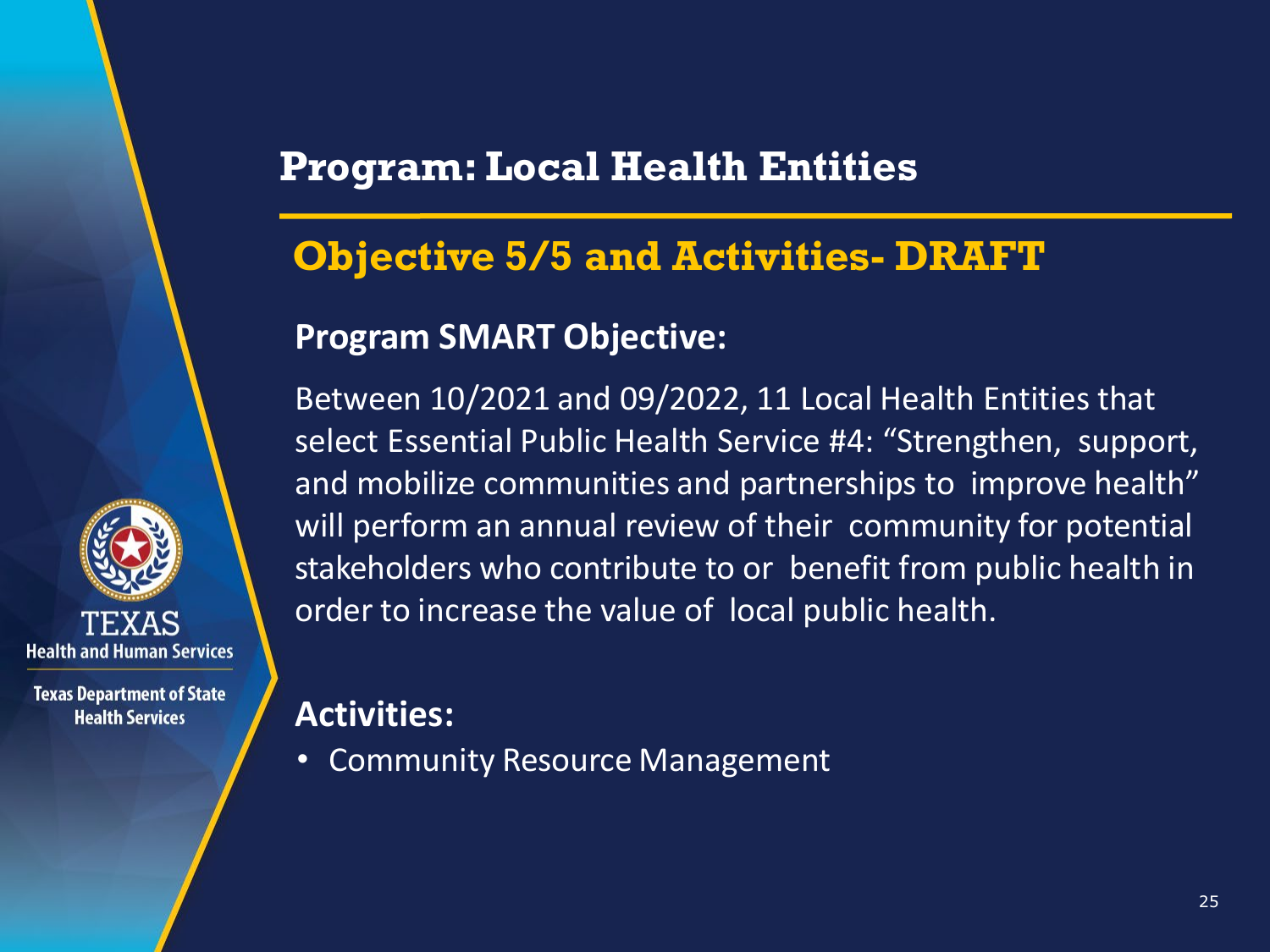#### **Program Summary**



| Program Name                    | Rape Response and Prevention                                                                                                                                                                                                                                                          |
|---------------------------------|---------------------------------------------------------------------------------------------------------------------------------------------------------------------------------------------------------------------------------------------------------------------------------------|
| Program Goal                    | Provide direct victim services to survivors of sexual violence, identify and<br>distribute best practices for serving male victims of sexual violence, and<br>conduct prevention activities with interested men in the community,<br>specifically men working in anti-violencefields. |
| Healthy People 2030 Objective   | IVP-D05 Reduce contact sexual violence                                                                                                                                                                                                                                                |
| Recipient Health Objective      | Between 10/2020 - 09/2025, support direct services to victims, identify and<br>distribute best practices for serving male victims of sexual violence, and<br>conduct activities for the prevention of sexual violence.                                                                |
| <b>Total Program Allocation</b> | \$562,234                                                                                                                                                                                                                                                                             |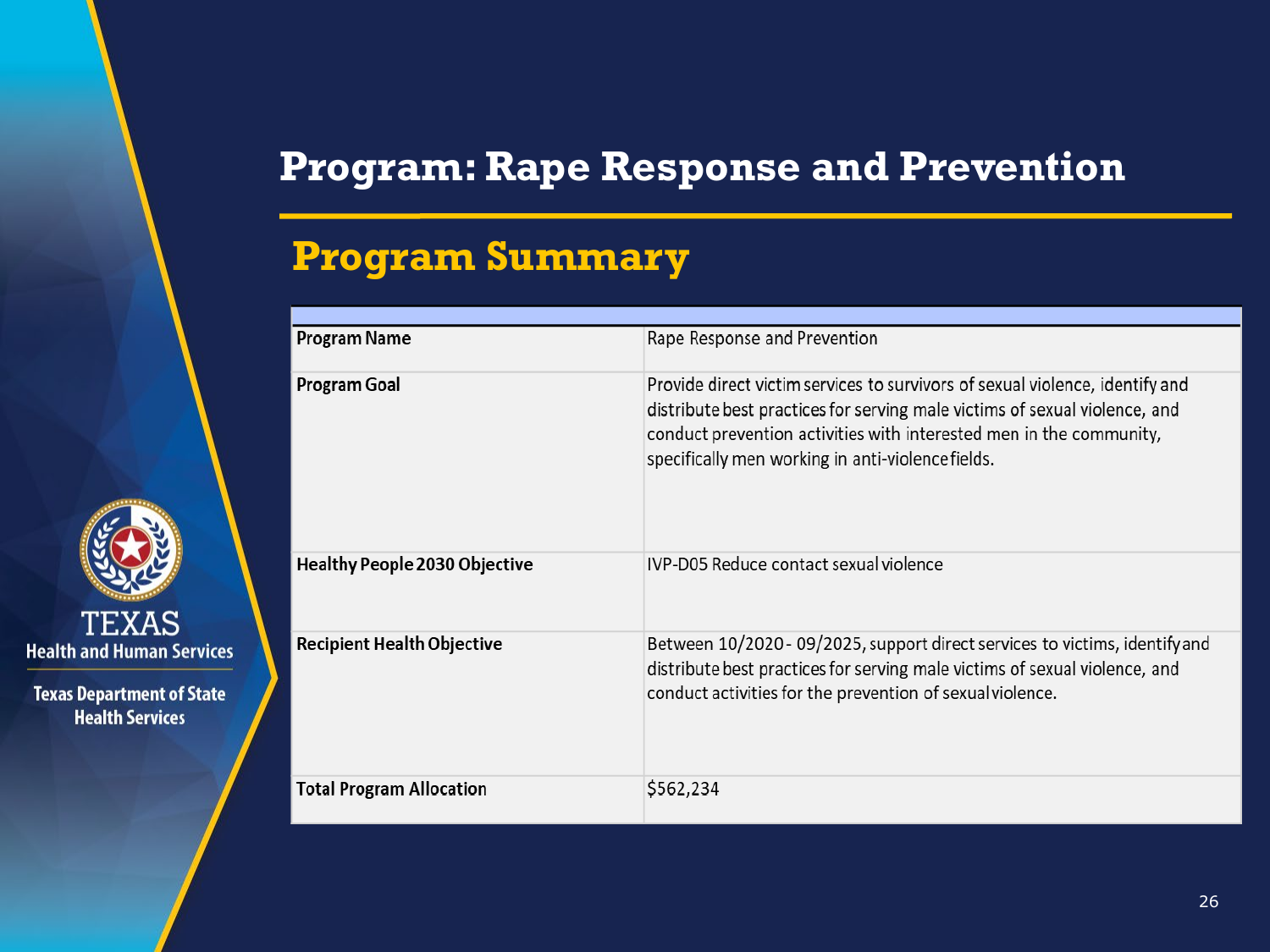## **Objective 1/3 and Activities- DRAFT**

#### **Program SMART Objective:**

Between 10/2021 and 09/2022, PHHS Block funded sexual assault programs will increase the number of individuals served through direct victim services (Individual Counseling and/or Therapeutic Groups) from 0 to 750.

**Activities:**

• Direct Services to Victims

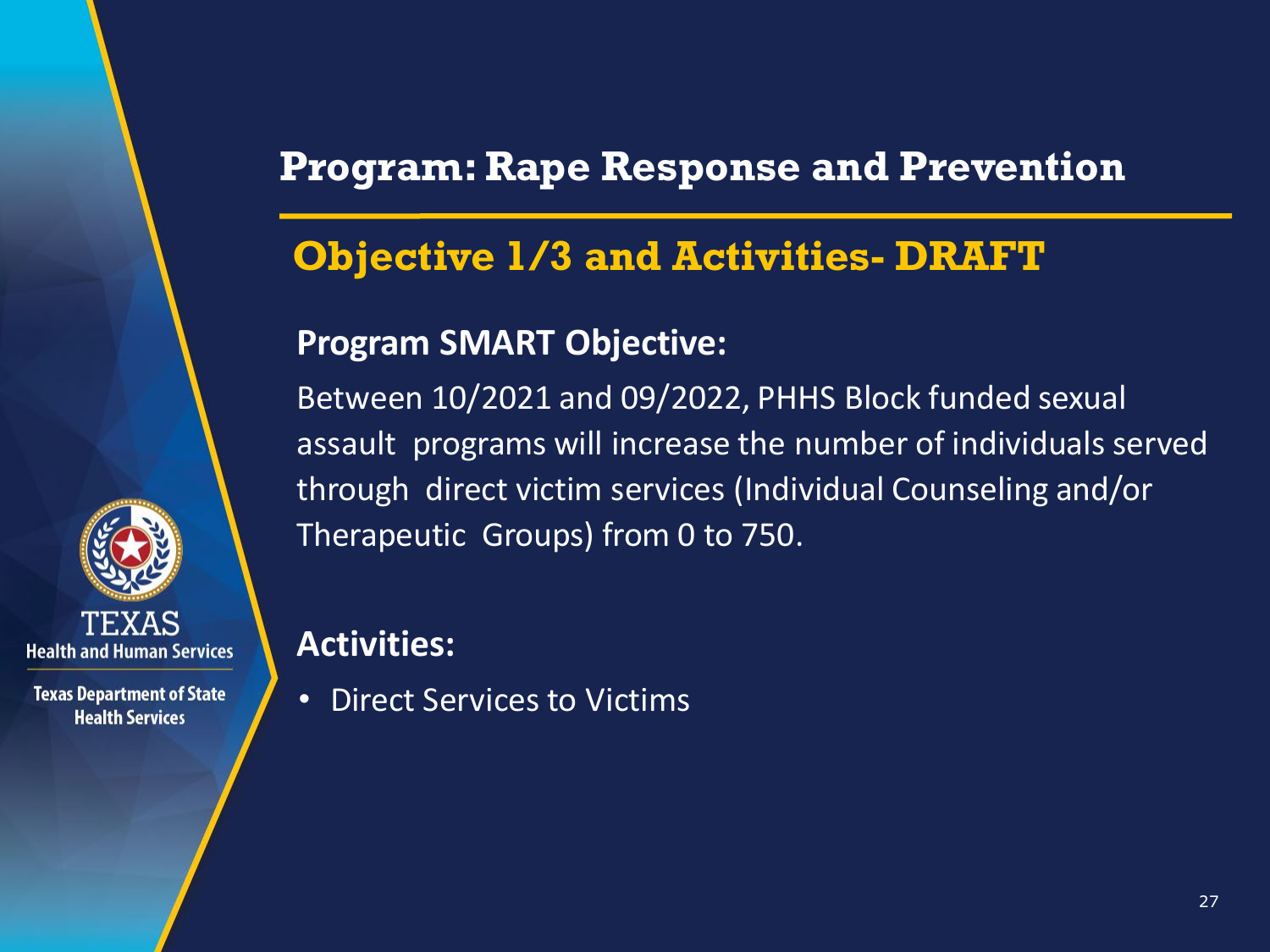## **Objective 2/3 and Activities- DRAFT**

#### **Program SMART Objective:**

Between 10/2021 and 09/2022, the Texas Association Against Sexual Assault (TAASA) will increase the number of sexual assault programs reached through efforts to identify and disseminate best practices for serving male victims of sexual violence from 0 to 75.

#### **Activities:**

**Health and Human Services** 

**Texas Department of State Health Services** 

• Support Sexual Assault Programs In Serving Male Victims of Sexual Violence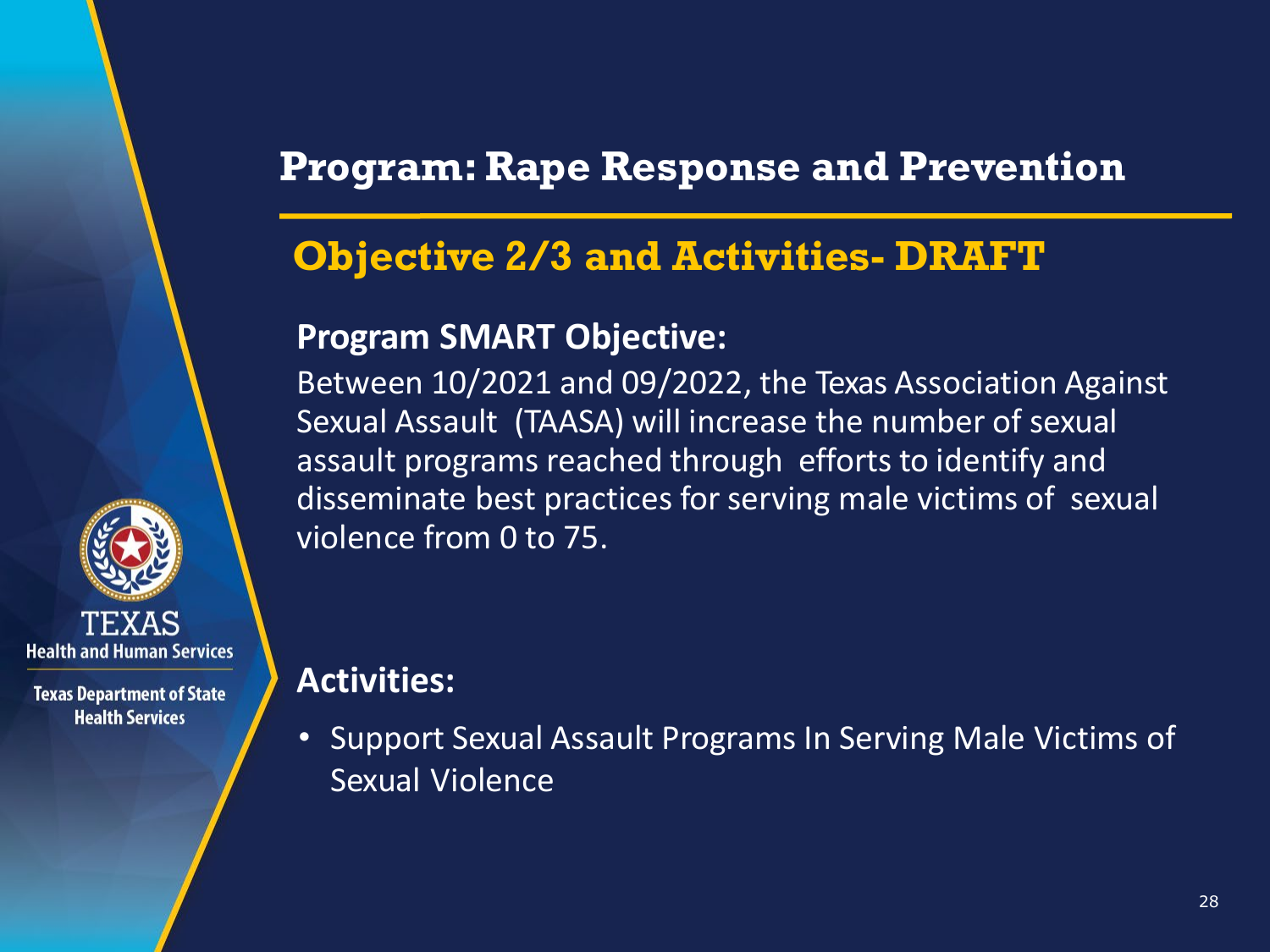## **Objective 3/3 and Activities- DRAFT**

#### **Program SMART Objective:**

Between 10/2021 and 09/2022, the Texas Association Against Sexual Assault (TAASA) will increase the number of individuals participating in prevention efforts from 10 to 15.



**Texas Department of State Health Services** 

#### **Activities:**

• Mobilizing Men As Allies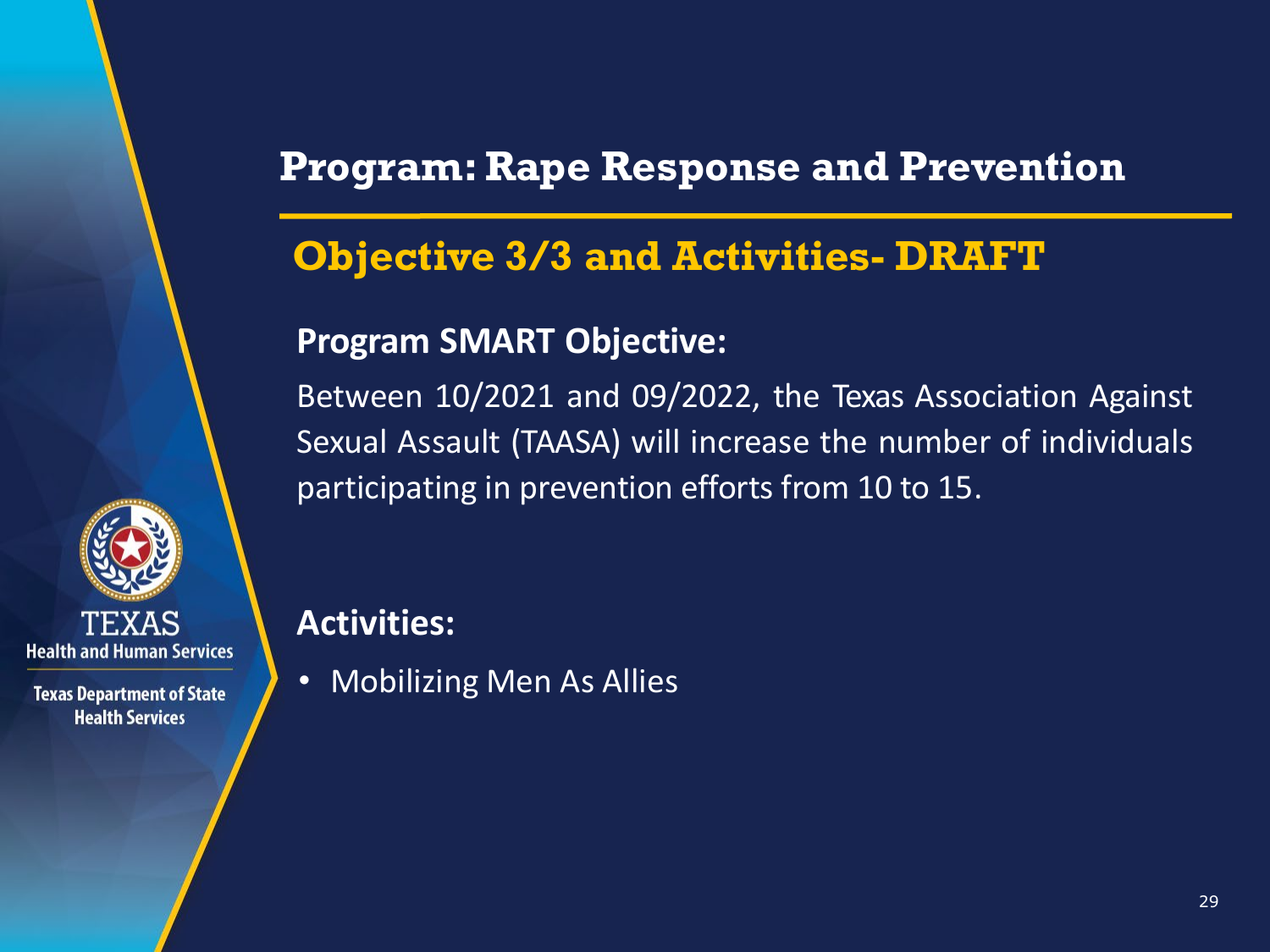### **Program: Community and Clinical Preventive Services- Preventive Healthcare-DRAFT**

### **Program Summary**

**TEXAS Health and Human Services** 

| <b>Program Name</b>                  | Community and Clinical Preventive Services- Preventive Healthcare                                                                                                                                        |
|--------------------------------------|----------------------------------------------------------------------------------------------------------------------------------------------------------------------------------------------------------|
| <b>Program Goal</b>                  | The goal of this program is to implement and expand evidence-based strategies<br>in community and healthcare settings to reduce the impact of chronic diseases,<br>specifically those linked to obesity. |
| <b>Healthy People 2030 Objective</b> | AHS-08 Increase the proportion of adults who get recommended evidence-based<br>preventive health care                                                                                                    |
| <b>Recipient Health Objective</b>    | Between 10/2020 and 09/2025, increase the percent of referrals for preventive<br>healthcare by 80%                                                                                                       |
| <b>Total Program Allocation</b>      | \$436,493                                                                                                                                                                                                |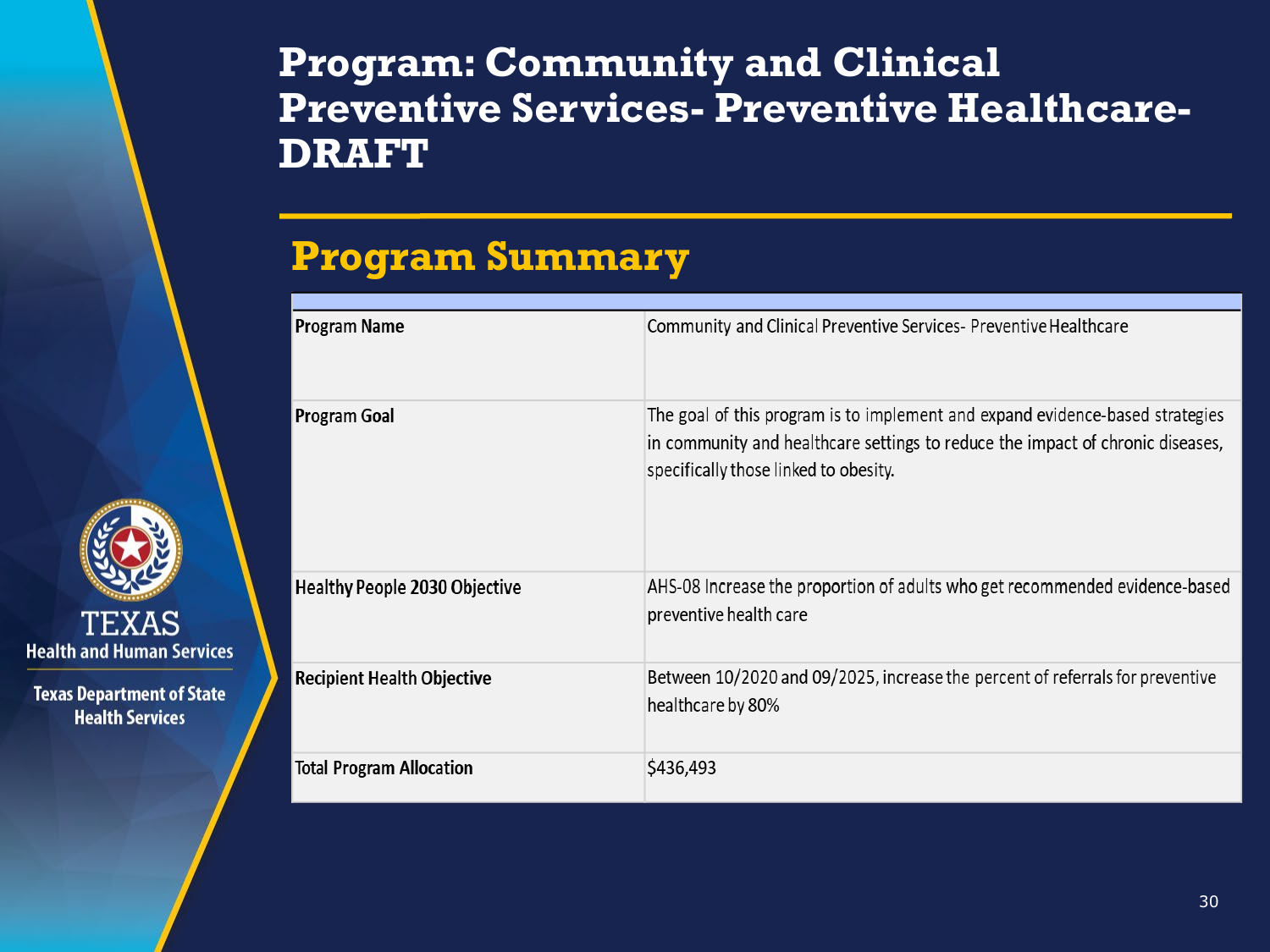### **Program: Community and Clinical Preventive Services- Preventive Healthcare**

## **Objective 1/2 and Activities- DRAFT Program SMART Objective:**

Between 10/2021 and 09/2022, local health entities will identify a total of 15 new clinical and community partners to build and/or strengthen linkages to facilitate improved obesity and chronic disease management and access to care for vulnerable populations.

#### **Activities:**

**Health and Human Services** 

- Identify Traditional and Non-Traditional Members for Community-Clinical Linkages
- Assess Referral Processes

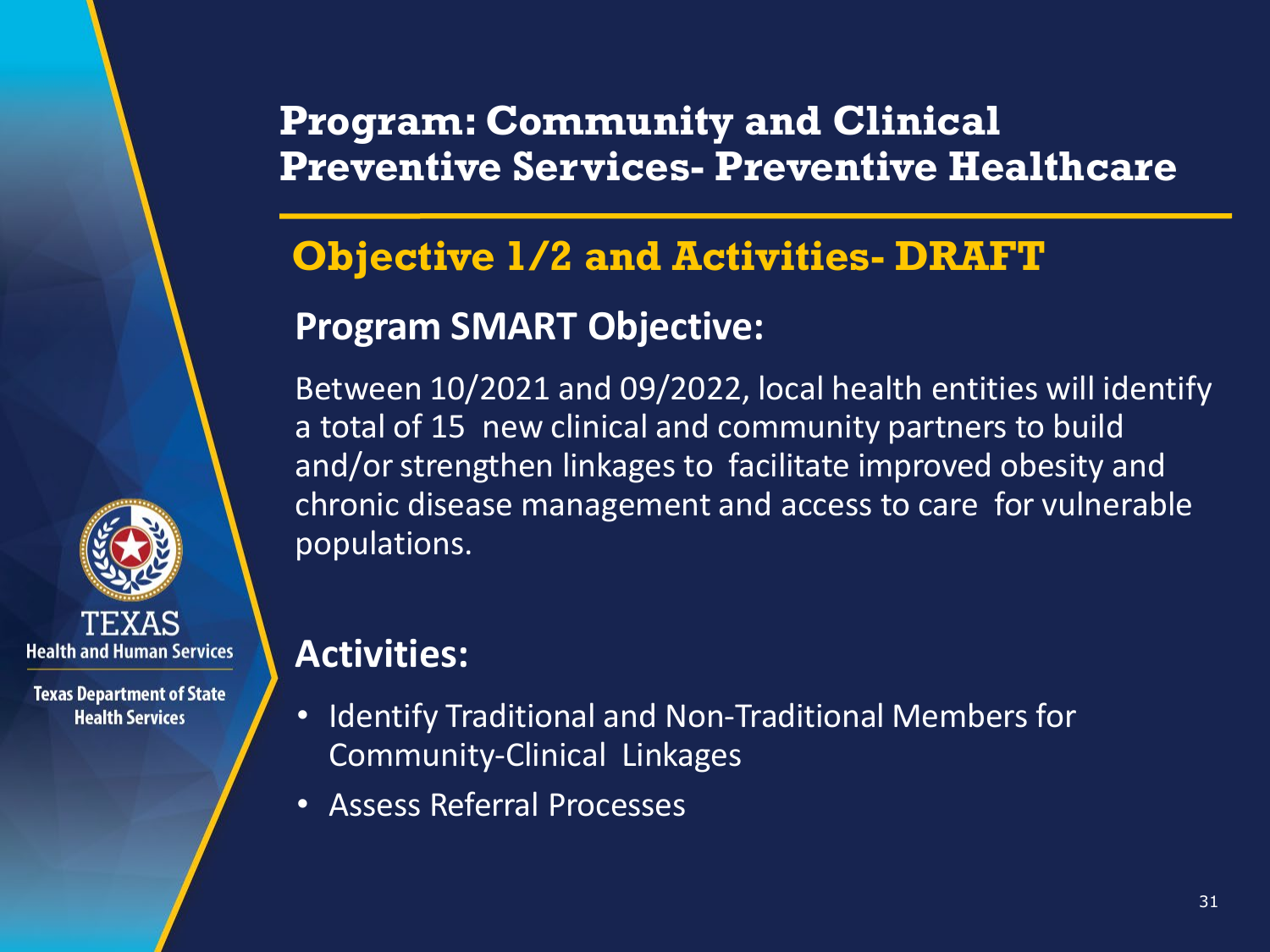### **Program: Community and Clinical Preventive Services-Preventive Healthcare**

## **Objective 2/2 and Activities- DRAFT**

#### **Program SMART Objective:**

Between 10/2021 and 09/2022 local health entities will identify 20 additional clinical and community partners in their service area to develop and implement strategies to encourage healthy lifestyles and increase public awareness of obesity and related chronic disease.

#### **Activities:**

**Health and Human Services** 

- Encourage Standardized Health Messaging
- Systems-Level Interventions to Promote Healthy Lifestyles

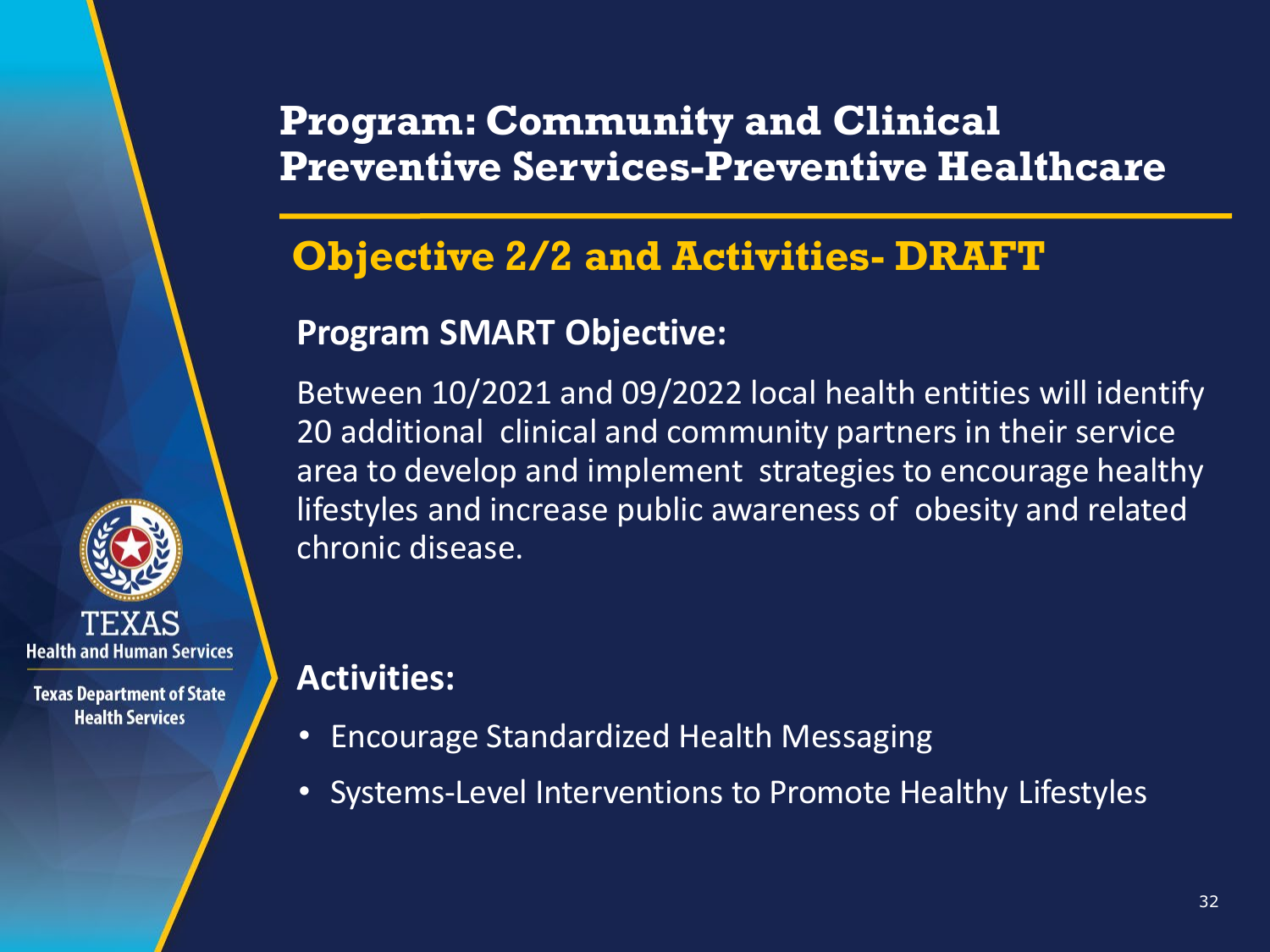#### **Program: Community and Clinical Preventive Services-Information Technology-DRAFT**

#### **Program Summary**



| <b>Program Name</b>                  | Community and Clinical Preventive Services-Information Technology                                                                                                                                                                                                             |
|--------------------------------------|-------------------------------------------------------------------------------------------------------------------------------------------------------------------------------------------------------------------------------------------------------------------------------|
| Program Goal                         | The goal of this program is to implement and expand evidence-based<br>strategies in community and healthcare settings to reduce the impact of<br>chronic diseases, specifically those linked to obesity.                                                                      |
| <b>Healthy People 2030 Objective</b> | PHI-R06 Enhance the use and capabilities of informatics in public health                                                                                                                                                                                                      |
| <b>Recipient Health Objective</b>    | Between 10/2020 and 09/2025, expand by six (6) the number of clinical<br>partners, through local health entities, to enhance health information<br>technology in order to optimize the provision of evidence-based clinical<br>preventive services to vulnerable populations. |
| <b>Total Program Allocation</b>      | \$430,140                                                                                                                                                                                                                                                                     |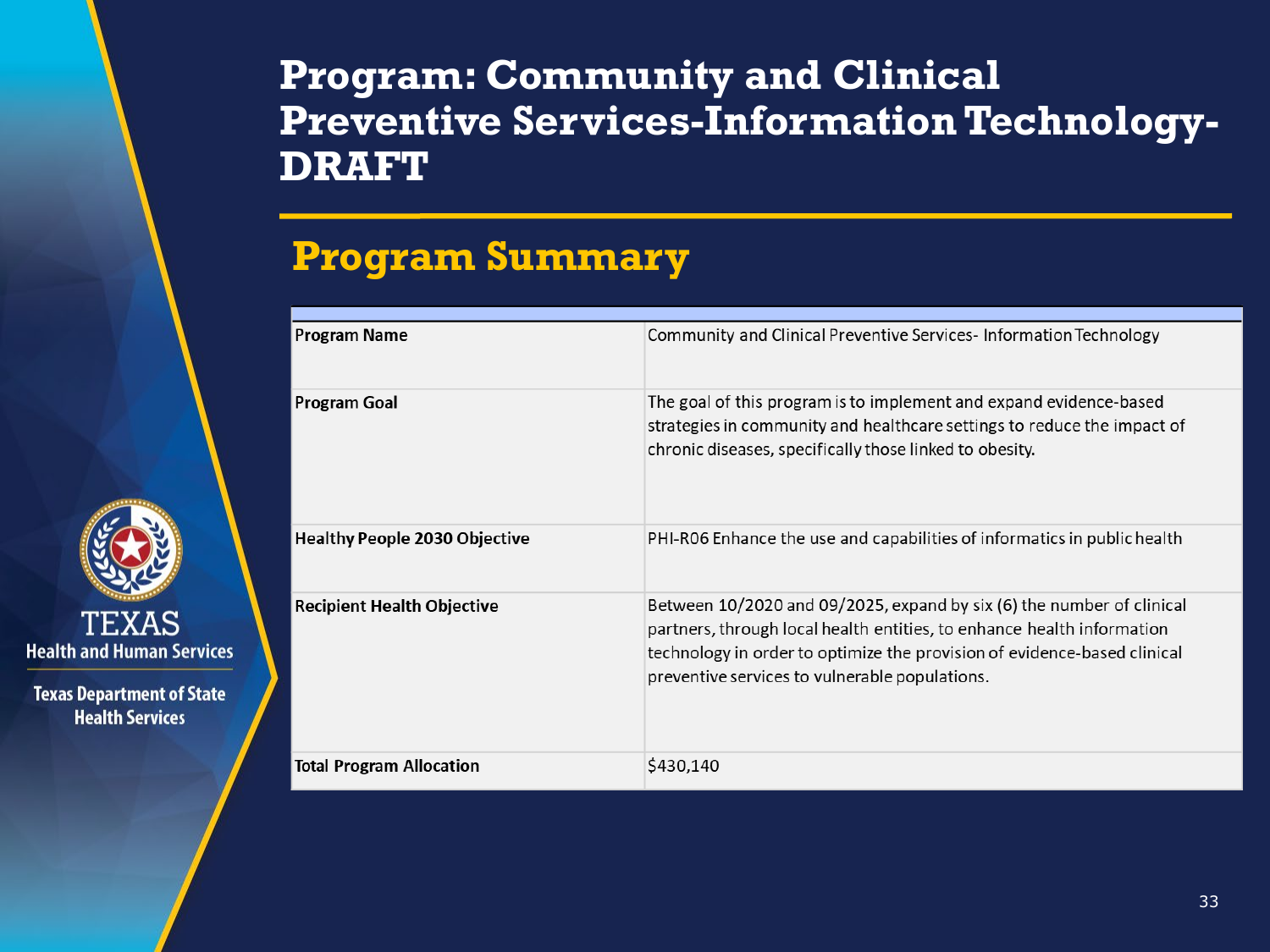### **Program: Community and Clinical Preventive Services- Information Technology**

## **Objective 1/1 and Activities- DRAFT**

#### **Program SMART Objective:**

Between 10/2021 and 09/2022, local health entities will identify two (2) new clinical partners in their service area to enhance health information technology and implement as standard practice as part of the clinic's quality improvement efforts.

#### **Activities:**

• Engage Clinical Partners to Enhance Health Information **Technology** 

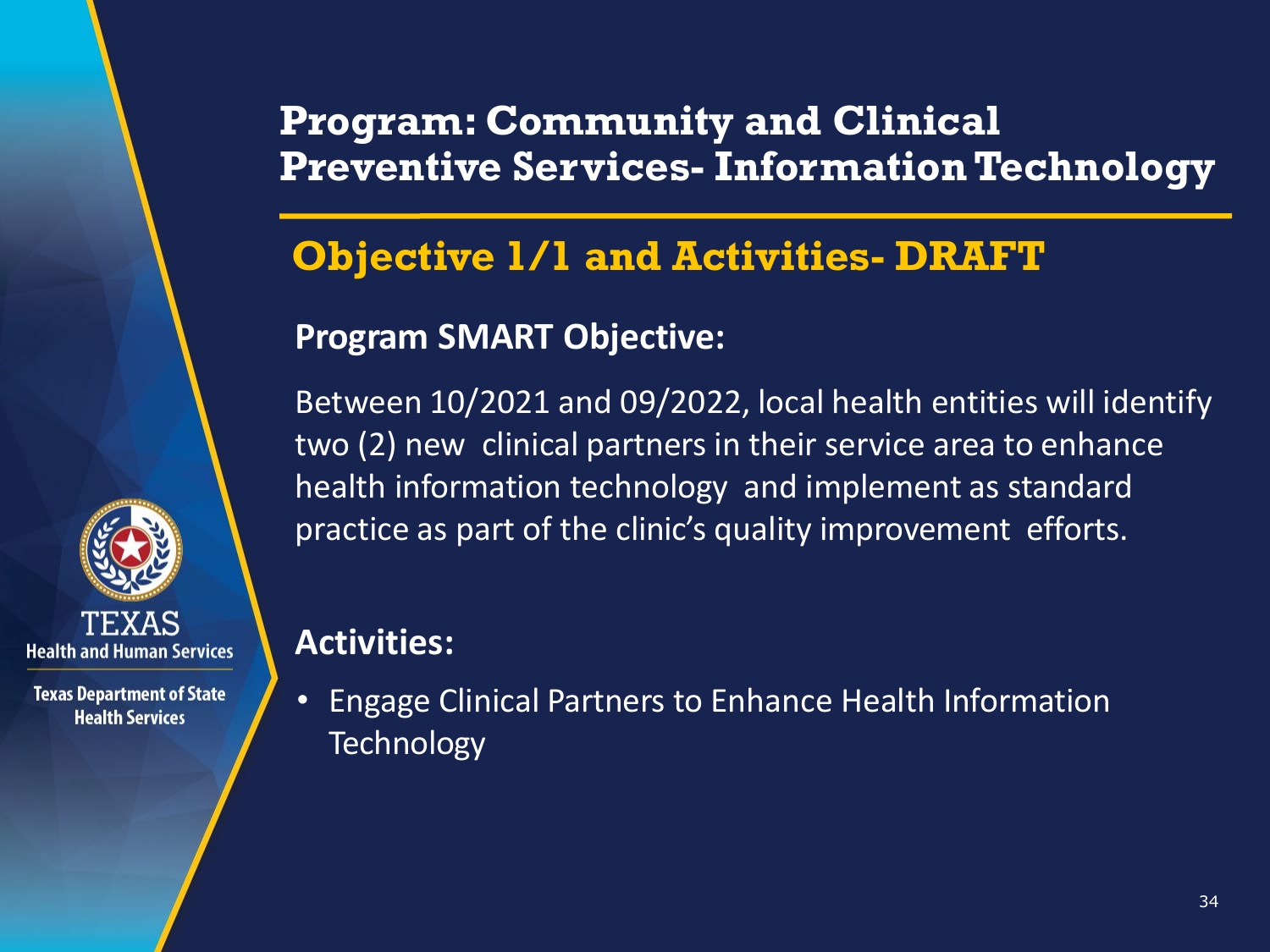#### **Program: Community and Clinical Preventive Services-Tobacco Cessation-DRAFT**

### **Program Summary**

**TEXAS Health and Human Services** 

| <b>Program Name</b>                  | Community and Clinical Preventive Services- Tobacco Cessation                                                                                                                                                                                  |
|--------------------------------------|------------------------------------------------------------------------------------------------------------------------------------------------------------------------------------------------------------------------------------------------|
| <b>Program Goal</b>                  | The goal of this program is to implement and expand evidence-<br>based strategies in community and healthcare settings to<br>improve access to tobacco cessation resources to reduce the<br>impact of tobacco-use and related chronic disease. |
| <b>Healthy People 2030 Objective</b> | TU-12 Increase the proportion of adults who get advice to quit<br>smoking from a health care provider                                                                                                                                          |
| <b>Recipient Health Objective</b>    | Between 10/2020 and 10/2025, expand by 100 the number of<br>additional healthcare systems to integrate the eTobacco<br>protocol.                                                                                                               |
| <b>Total Program Allocation</b>      | \$366,071                                                                                                                                                                                                                                      |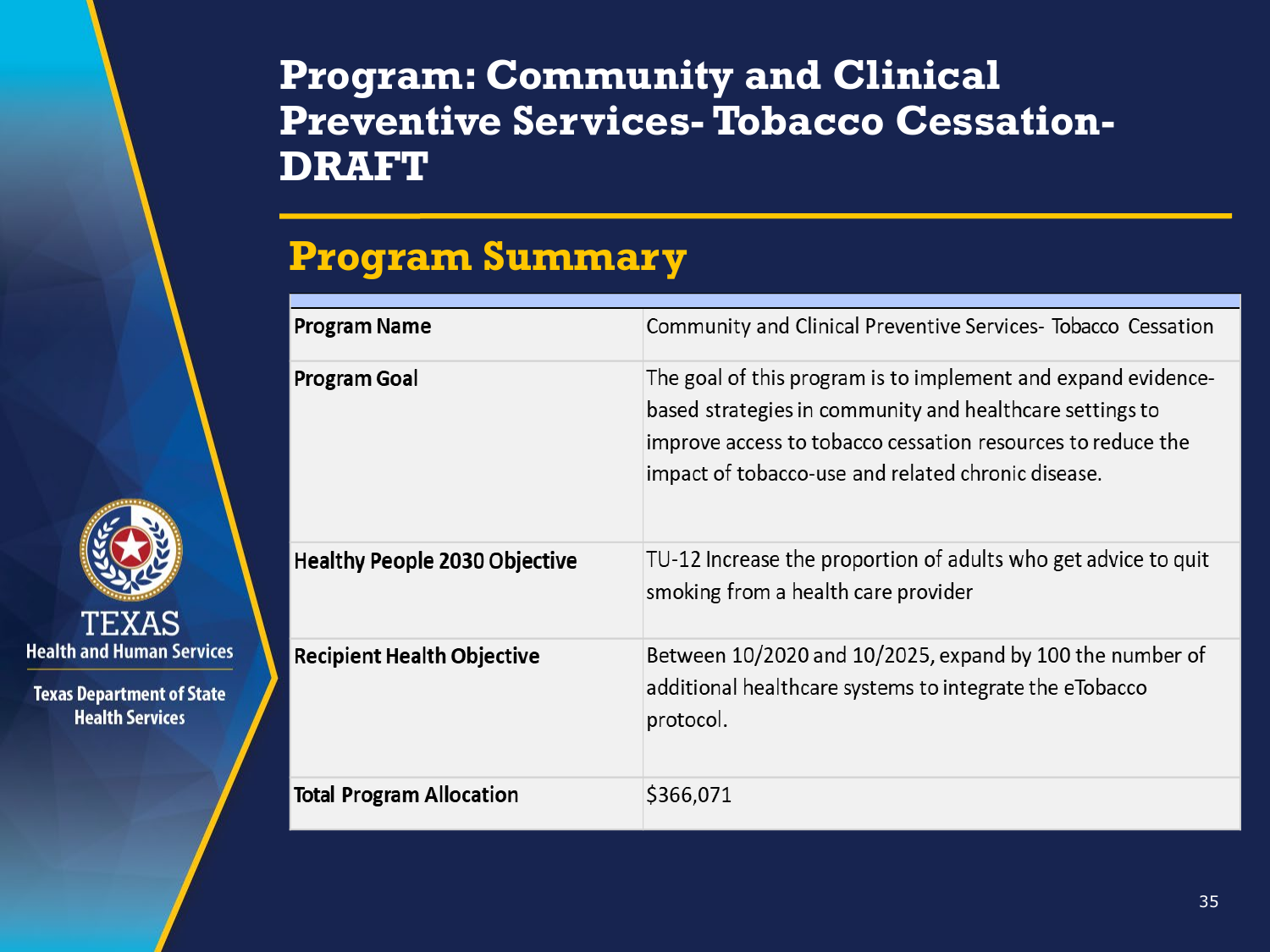### **Program: Community and Clinical Preventive Services-Tobacco Cessation**

## **Objective 1/2 and Activities- DRAFT**

#### **Program SMART Objective:**

Between 10/2021 and 09/2022, University of Texas at Austin Tobacco and Research Evaluation Team will identify 10 additional healthcare systems to integrate the eTobacco Protocol into their electronic health record (EHR).

#### **Activities:**

• Outreach to Ten (10) Additional Healthcare Systems

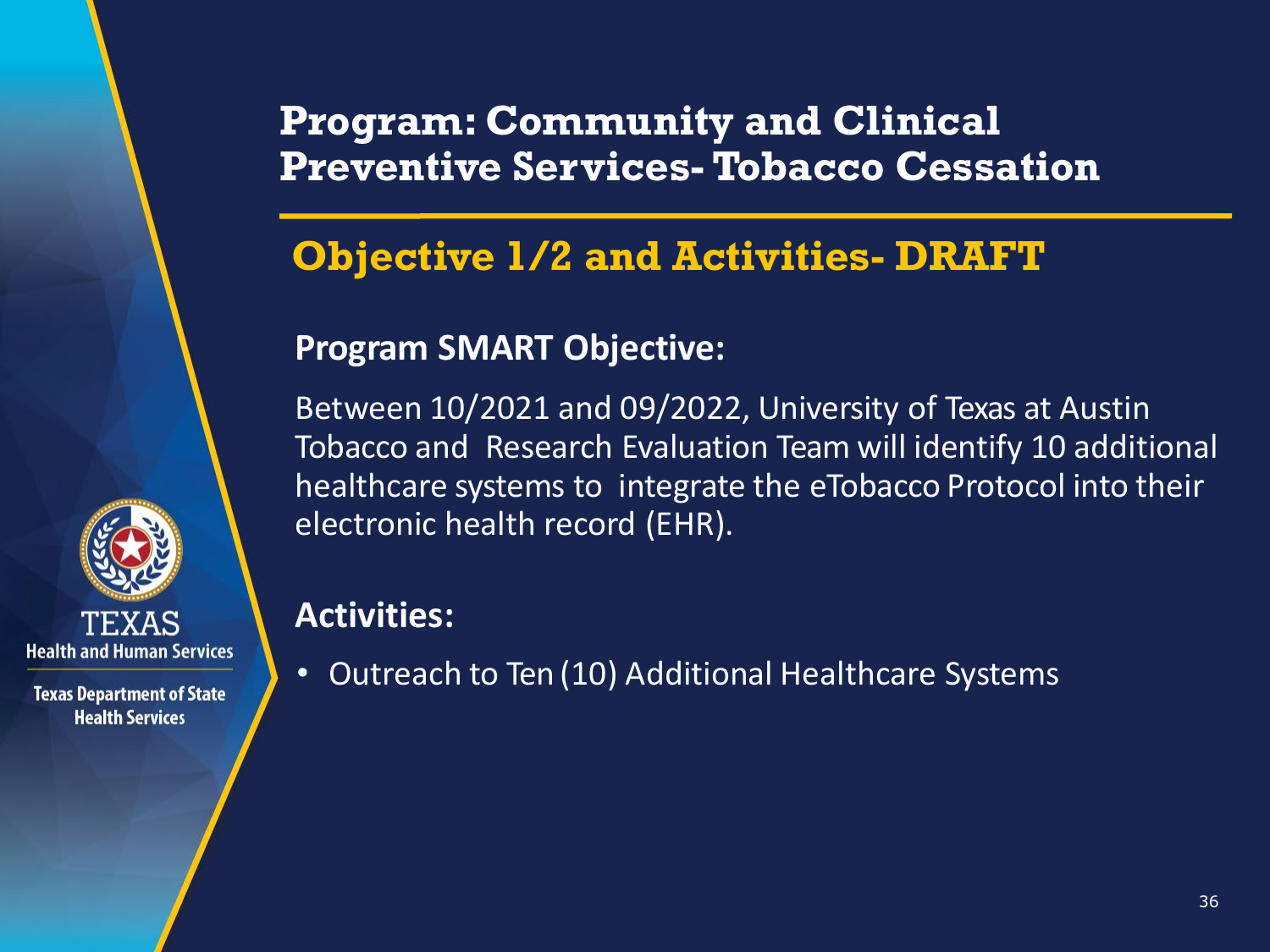#### **Program: Community and Clinical Preventive Services-Tobacco Cessation**

## **Objective 2/2 and Activities- DRAFT**

#### **Program SMART Objective:**

Between 10/2021 and 09/2022, University of Texas (UT) at Austin Tobacco and Research Evaluation Team will work with health care providers, Community Health Workers (CHW), and other lay health professionals on the use of the e-Tobacco Protocol, Quitline Referral Mobile Apps, and/or other referral tool options to train 100 additional health professionals.

#### **Activities:**

**Health and Human Services** 

- Health Professional Use of Quitline Mobile Applications
- Technical Assistance to DSHS Regional Tobacco Cessation **Specialists**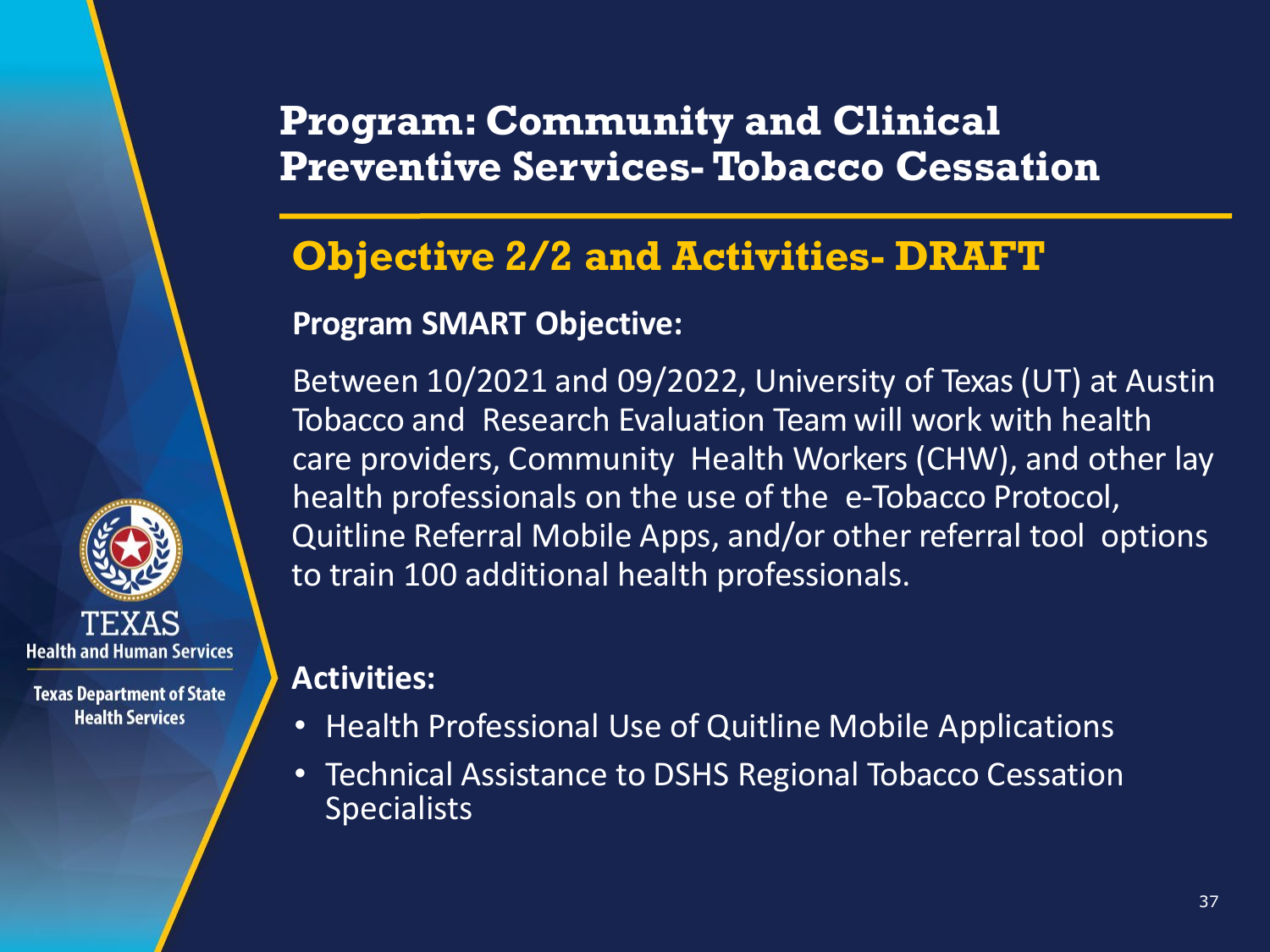#### **Program: Community and Clinical Preventive Services-Texas Healthy Communities- DRAFT**

## **Program Summary**

| Program Name                      | Texas Healthy Communities                                                                                                                                                                                                                                                                                                                                               |
|-----------------------------------|-------------------------------------------------------------------------------------------------------------------------------------------------------------------------------------------------------------------------------------------------------------------------------------------------------------------------------------------------------------------------|
| Program Goal                      | The goals of the Texas Healthy Communities Program (TXHC) is<br>to assist cities and counties with assessing their existing<br>environments, implementing changes in local environmental<br>and policy infrastructure, and adopting priority public health<br>practices to reduce risk factors for cardiovascular disease (CVD),<br>stroke, and other chronic diseases. |
| Healthy People 2030 Objective     | PHI-05 Increase the proportion of local jurisdictions that have a<br>health improvement plan                                                                                                                                                                                                                                                                            |
| <b>Recipient Health Objective</b> | Between 10/2020 and 09/2025 the TXHC will assist cities and<br>counties with assessing their existing environments,<br>implementing changes in local environmental and policy<br>infrastructure, and adopting priority public health practices to<br>reduce risk factors for CVD, stroke, and other chronic diseases.                                                   |
| <b>Total Program Allocation</b>   | \$998,089                                                                                                                                                                                                                                                                                                                                                               |

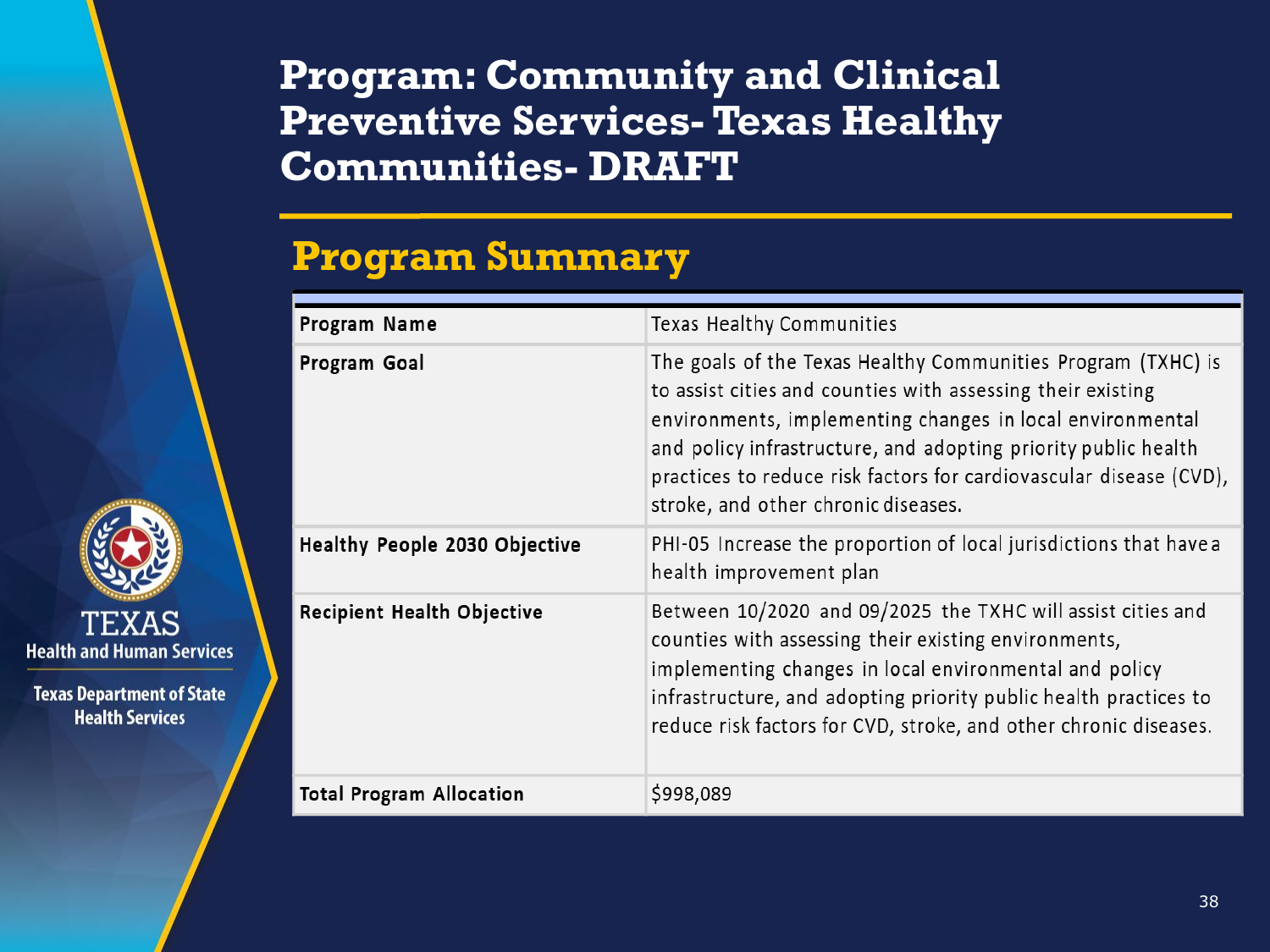**Program: Community and Clinical Preventive Services-Texas Healthy Communities**

## **Objective 1/1 and Activities- DRAFT**

#### **Program SMART Objective:**

Between 10/2021 and 09/2023, the TXHC will support 10 TXHC contractors to implement policy, systems, and environmental change interventions to improve chronic disease prevalence.

#### **Activities:**

TEXAS **Health and Human Services** 

- Renew Contracts
- Technical Assistance
- Conduct Evaluation
- Sharing Successes
- **Recognition**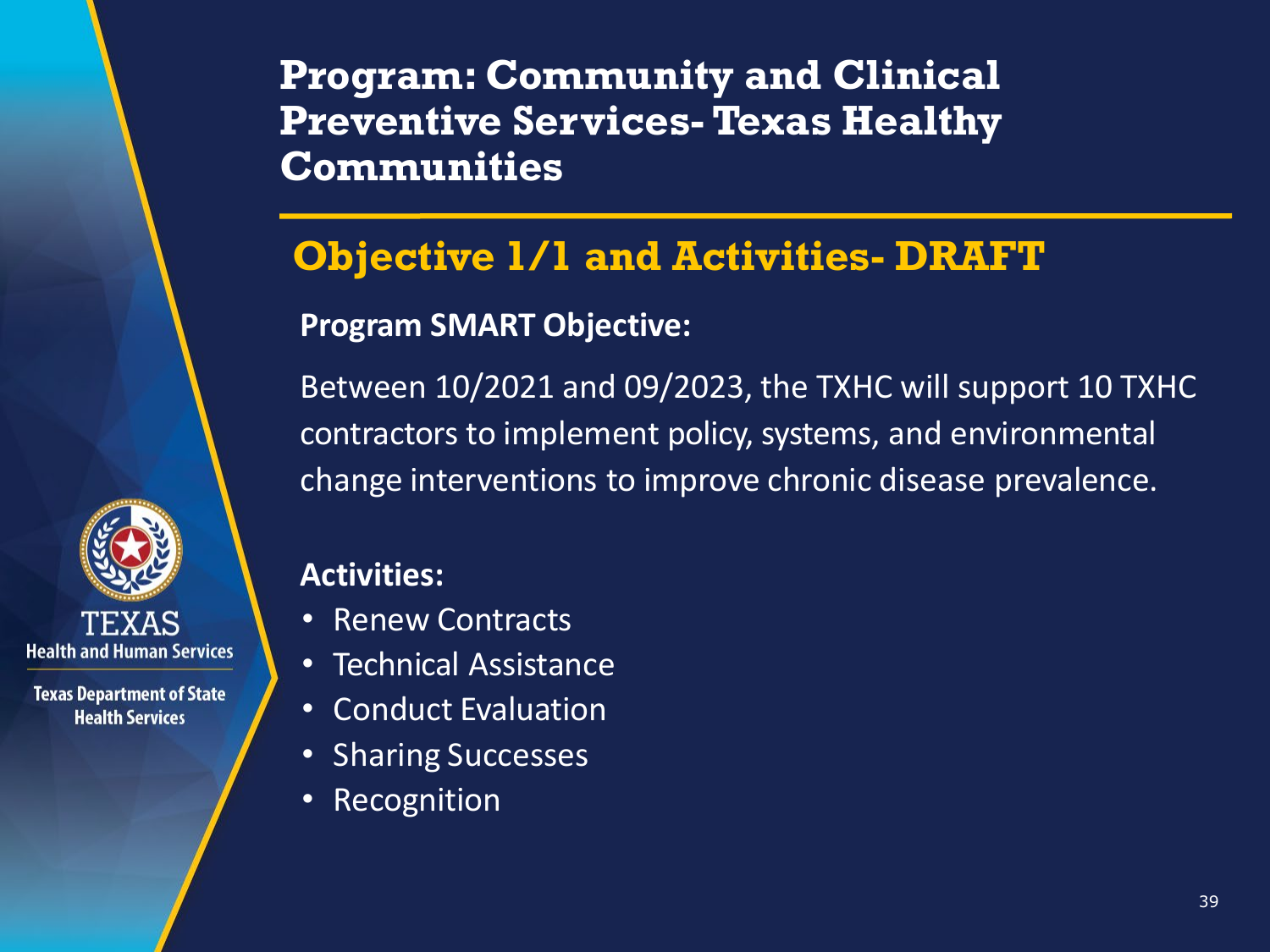**Advisory Committee Member Questions or Recommendations**



**Texas Department of State Health Services** 

**Invitation to Advisory Committee Members to ask additional questions, provide feedback or recommendations.**

**Questions?**